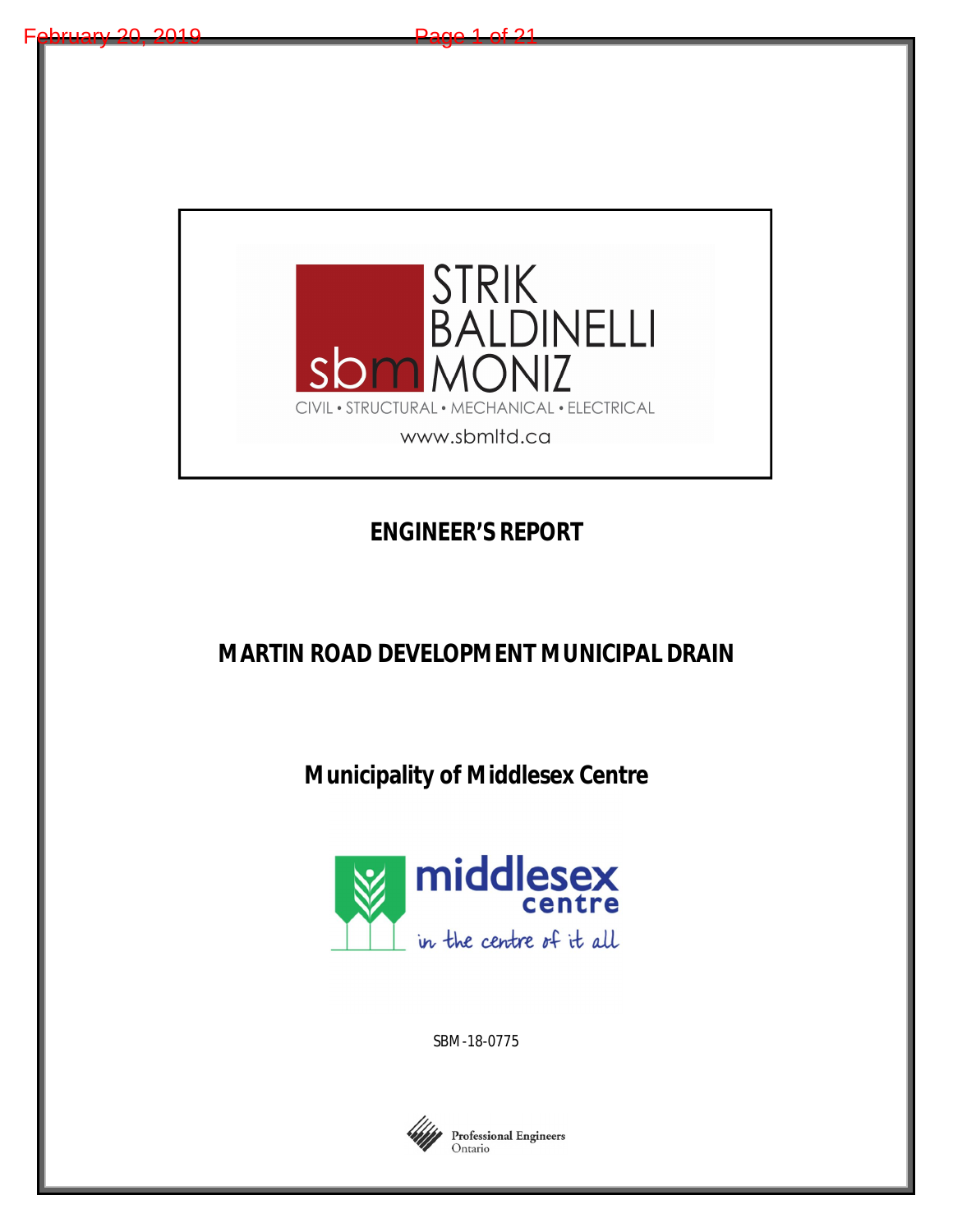

**ARVA LOCATION** 14361 Medway Rd., P.O. Box 29 Arva, Ont, N0M 1C0 P: 519.471.6667

**NORTH LONDON LOCATION** 1510 Woodcock St., Unit #7 London, Ont, N6H 5S1 P: 519.641.3040

**KITCHENER LOCATION** 

1415 Huron Rd., Unit 225 Kitchener, Ont, N2R 0L3 P: 519.725.8093

www.sbmltd.ca sbm@sbmltd.ca

## **The Municipality of Middlesex Centre** 15 November 2018

10227 Ilderton Road SBM-18-0775 London, Ontario N0M 2A0

## **Attn: Mayor Deviet and Members of Council**

## **Re: Martin Road Development Drain**

Dear Mayor Deviet and Members of Council,

Find enclosed our report on the Martin Road Development Drain, which was prepared by Strik, Baldinelli, Moniz Ltd. (SBM) under Section 4 of the Drainage Act, R.S.O. 1990. SBM was appointed by Municipal Council at its April 25, 2018 meeting in response to a petition submitted to the Clerk and was notified of Council's resolution through a May 3, 2018 letter received from the Municipality.

We trust that the information contained herein is satisfactory. Please do not hesitate to contact the undersigned if any additional information clarification is required.

Respectfully submitted,

# **Strik, Baldinelli, Moniz Ltd.**

Civil • Structural • Mechanical • Electrical

Mai

Kevin Moniz, P.Eng. Ben Hyland, EIT Principal, Civil Engineering

The Happy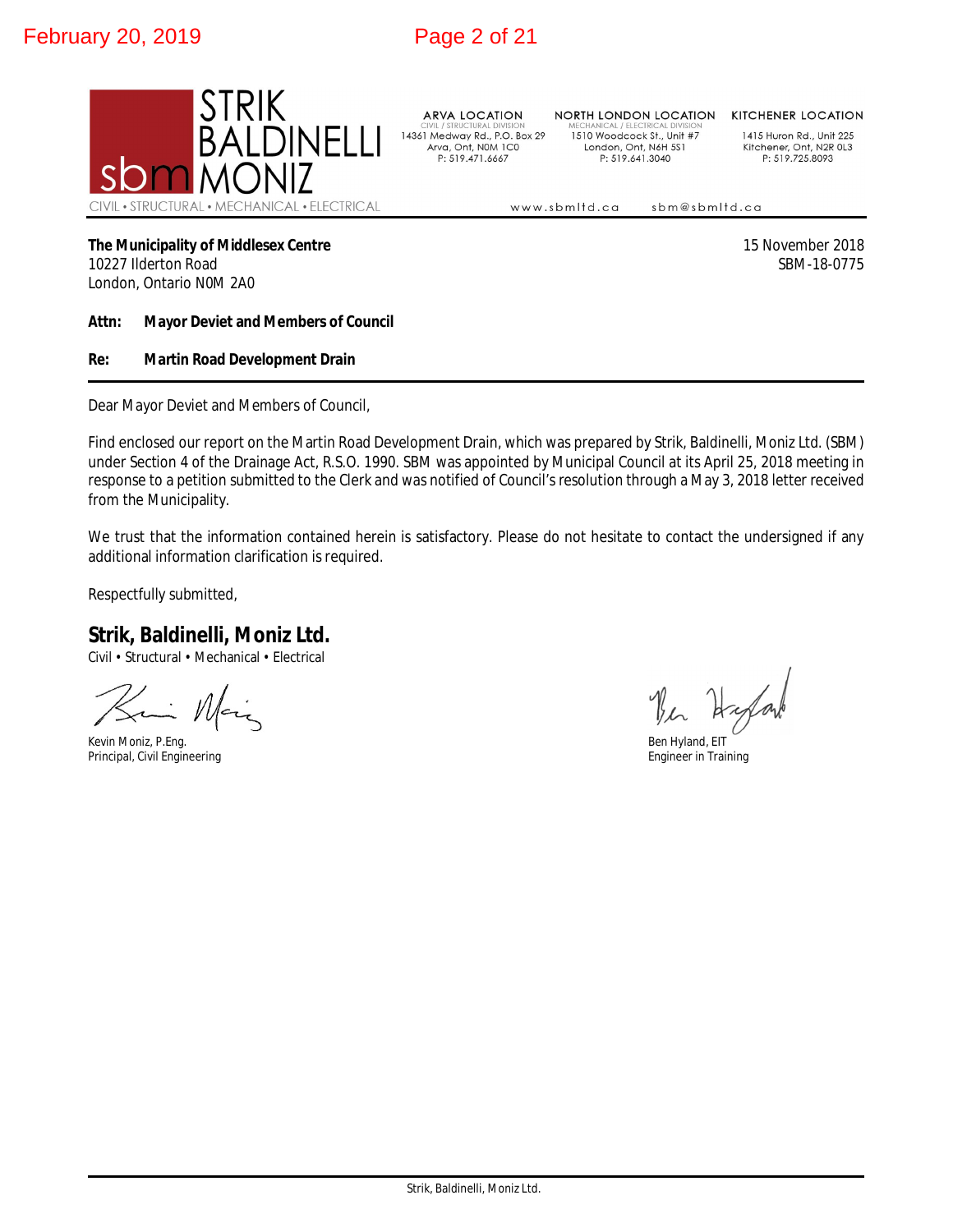**February 20, 2019** 

# Page 3 of 21

www.sbmltd.ca

# **Table of Contents**

| ENVIRONMENTAL APPROVAL ENTERTAINMENTAL APPROVAL |
|-------------------------------------------------|
|                                                 |
|                                                 |
|                                                 |
|                                                 |
|                                                 |
|                                                 |

# **Appendices**

Appendix A - Cost Estimate

Appendix B - Schedule of Estimated Construction Assessments

Appendix C - Schedule of Assessments for Future Maintenance

Appendix D - Schedule of Assessments for Future Maintenance - Future Subdivided Land

Appendix E - Drawings<br>Appendix F - Special Provisions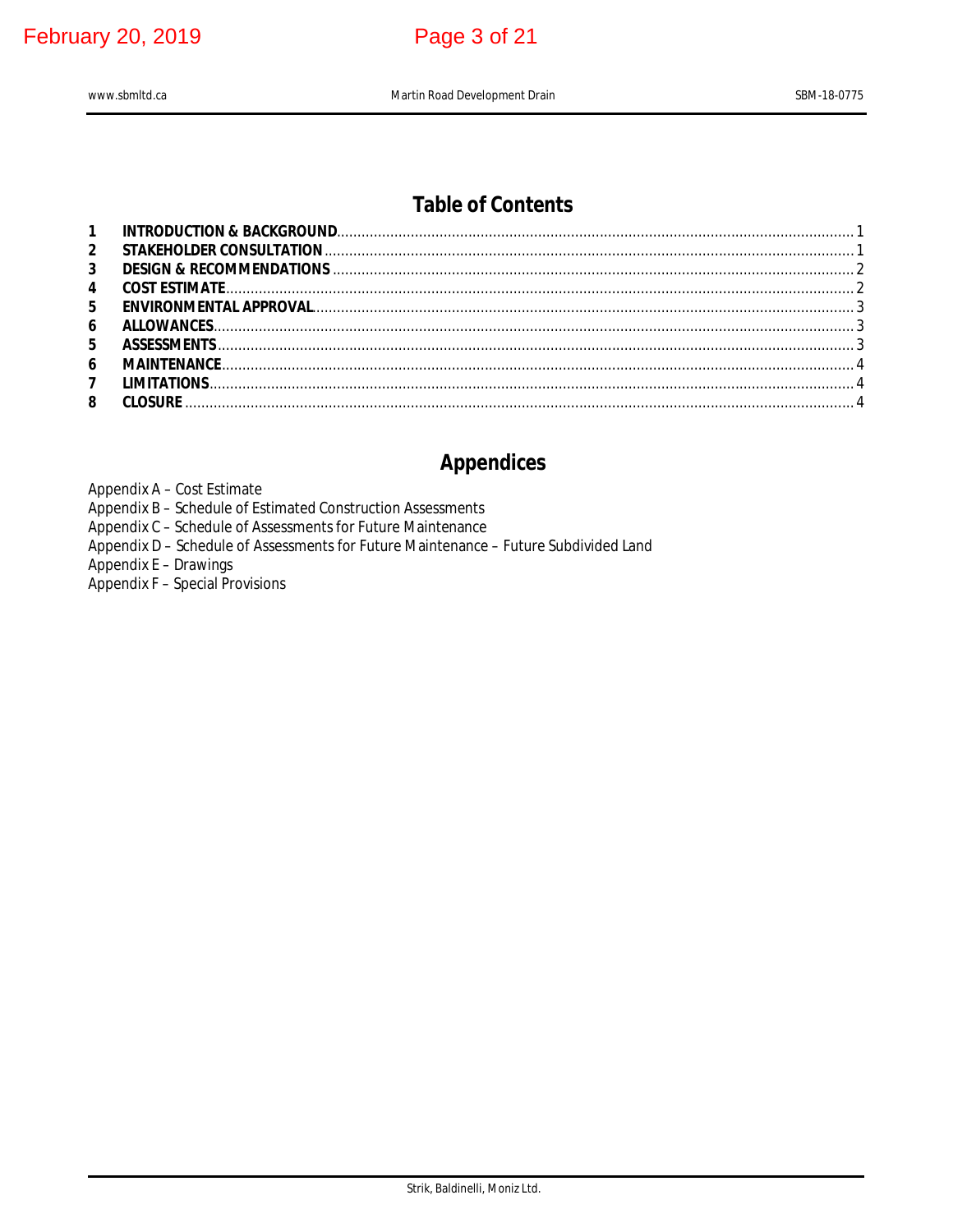# **1 INTRODUCTION & BACKGROUND**

Landowners within the Municipality of Middlesex Centre submitted a petition under Section 4 of the Drainage Act for the construction of a new Municipal Drain.

| <b>Registered Owner</b> | <b>Signing Official</b> | <b>Legal Description of Property</b>  |
|-------------------------|-------------------------|---------------------------------------|
| 1748986 Ontario Corp.   | <b>Emily Pattyn</b>     | Pt. Block 16, Plan 33M399             |
| A&M Sod Supply Ltd.     | James Glover            | Pt. Park Lot 15, RP33R16885, Pts. 1&2 |
| Serrarens Kees          | Anne Van Gorp           | Pt. Lot 8, Plan 305, RP33R17506 Pt. 1 |

The petition was submitted to provide a formal outlet for future road improvements and residential developments along Martin Road. The existing road is proposed to be upgraded to an urban standard complete with curb, catch basins, and storm sewers. A total of twenty-seven (27) single family residential lots are proposed at this time, all fronting Martin Road.

The Municipality's Drainage Superintendent provided drainage reports for the area. These drains are described below and are conceptually shown on the Plan of Watershed drawing provided in Appendix D.

- The Allison Drain forms the outlet for the Cummings Drain and Mennie Drain, and outlets to the Dingman Creek. It was constructed in 1974 and consists entirely of open ditch.
- The Biggar Drain is located south and east of the Allison Drain watershed, and outlets to the Dingman Creek. It was constructed in 1975 and is composed of open ditch between its outlet and Longwoods Road, with a small portion of 300mm (12") diameter pipe.
- The Cummings Drain is located in the Allison Drain watershed. It originated in 1963 through a combination of the Harris Award Drain, the Cummings Award Drain, and new construction, and extended from the north side of Wellington St at Pt Pk Lot 15 Plan 47, southwest to cross Martin Rd, and northwest to cross Wellington St. This section of the Drain was composed of 200mm (8") field tile and Corrugated Metal Pipe (CMP) at road and lane crossings. In 1993, the portion of this Drain located west of Martin Rd was replaced with 200mm (8") diameter filtered plastic tile and CMP at road crossings. In 2003, a report was prepared under Section 76 of the Drainage Act for the reassessment of the Drain due to severances and subdivision development within the watershed. No construction was included in the 2003 report.
- The Mennie Drain is located east of the Cummings Drain watershed and west of the Biggar Drain watershed, and is located within the Allison Drain watershed. The 1978 report provided by the Municipality indicated the Drain was previously constructed under a 1957 report, however a 1957 report was not provided or available. The 1978 report indicated that the previously installed tile had deteriorated due to unstable ground conditions. The construction scope included replacing the entire Drain with approximately 433m (1,420') of 250mm (10") to 350mm (14") diameter field tile as well as a new branch running up to the west side of Carriage Rd.

# **2 STAKEHOLDER CONSULTATION**

Owners of all properties anticipated to be affected by the Drain were notified in accordance with Section 9(1) of the Drainage Act. An on-site meeting was held on May 25, 2018. The meeting notice included background information, a comments form, and a preliminary plan of watershed. Attendees included:

Kevin Moniz, P.Eng – SBM Ben Hyland, EIT – SBM Dan Anderson – Municipality of Middlesex Centre Cari Ramsey – Upper Thames River Conservation Authority Bob Fenlon, representing Nola Developments – Plan 305, Pt. Lot 8, RP 33R17506 Pt. 1 Emily Pattyn – Pt. Block 16, Plan 33M399 Tim O'Callaghan – Plan 305 Pt. Lot 7 & Plan 33M399 Pt Block 16, RP 33R17161 Pt. 1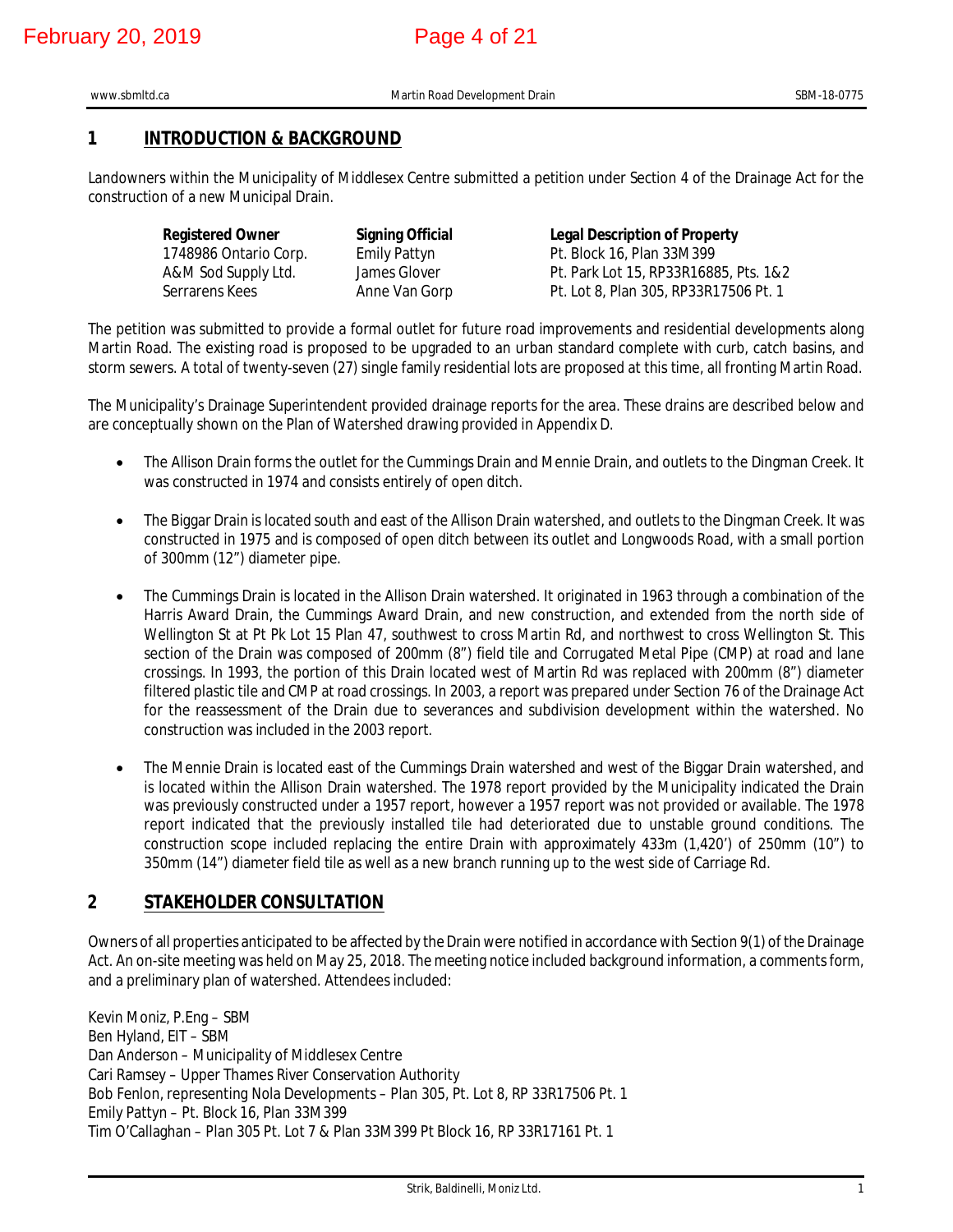# February 20, 2019 **Page 5 of 21**

Joe Franze, representing Mike & Connie Franze – Plan M399 Lot 15 Stephanie & Paul Foran – Plan M399 Lot 12

SBM explained that the petition was necessitated by the future road improvements and subdivision development along Martin Rd and requested that landowners provide any current drainage comments and concerns.

Tim O'Callaghan indicated he had no stormwater drainage issues.

Joe Franze provided written comments from Mike & Connie Franze, which stated they had no stormwater drainage issues.

Stephanie & Paul Foran indicated they had no concerns with stormwater drainage on their property.

Cari Ramsey reviewed the area and indicated the UTRCA had no immediate concerns with the proposed Drain but would review the proposal during the detailed design stage.

Following the on-site meeting, SBM examined the area requiring stormwater drainage. It was determined that the total watershed area was approximately 10.18 ha.

The contributing land area represented on the petition is approximately 7.71 ha, which is 75.7% of the overall watershed. In accordance with Section 9 (2) of the Drainage Act, it was determined that the petition complies with Section 4 (1)(b) of the Drainage Act in that a minimum 60.0% of the hectarage in the area is represented on the petition.

Several affected properties were not represented at the meeting but were contacted following the meeting. Mike Turek (Pt. Lot 2, RP 33R17506) indicated he had no stormwater drainage issues. Paul and Nancy Swinkels (Part Park Lot 15 Plan 47) have a pond located in the vicinity of the proposed Drain alignment and requested that, if possible, the pond remain. They also noted the access immediately west of their pond should remain.

# **3 DESIGN & RECOMMENDATIONS**

The Drain has been designed to accommodate anticipated stormwater runoff from the proposed municipal sewers and contributing area. The proposed municipal sewers upstream will discharge directly into the Drain, therefore the Drain has been designed to provide the same hydraulic capacity as the proposed municipal sewers.

Considering the hydraulic capacity of the proposed municipal sewers as well as comments received from affected landowners, the following design is proposed. Refer to the design drawings provided in Appendix D for more information.

Installation of:

- ±90m of HDPE storm pipe (CSA B182.2)
- Two (2) concrete storm maintenance holes
- One (1) concrete headwall at the outlet
- Rip-rap on geotextile for erosion control at the outlet

# **4 COST ESTIMATE**

The total cost of the drainage works has been estimated at **\$91,777.34 (incl net HST)**. A detailed cost estimate is included in Appendix A as per Section 8 (1)(b) of the Drainage Act. This cost estimate generally represents the value of the nonconstruction costs and construction work itemized thereon, however, the unit rates used to estimate the value of work are assumed based on recent industry rates and are subject to change with market conditions. Non-construction costs are estimated and cannot be determined until project completion.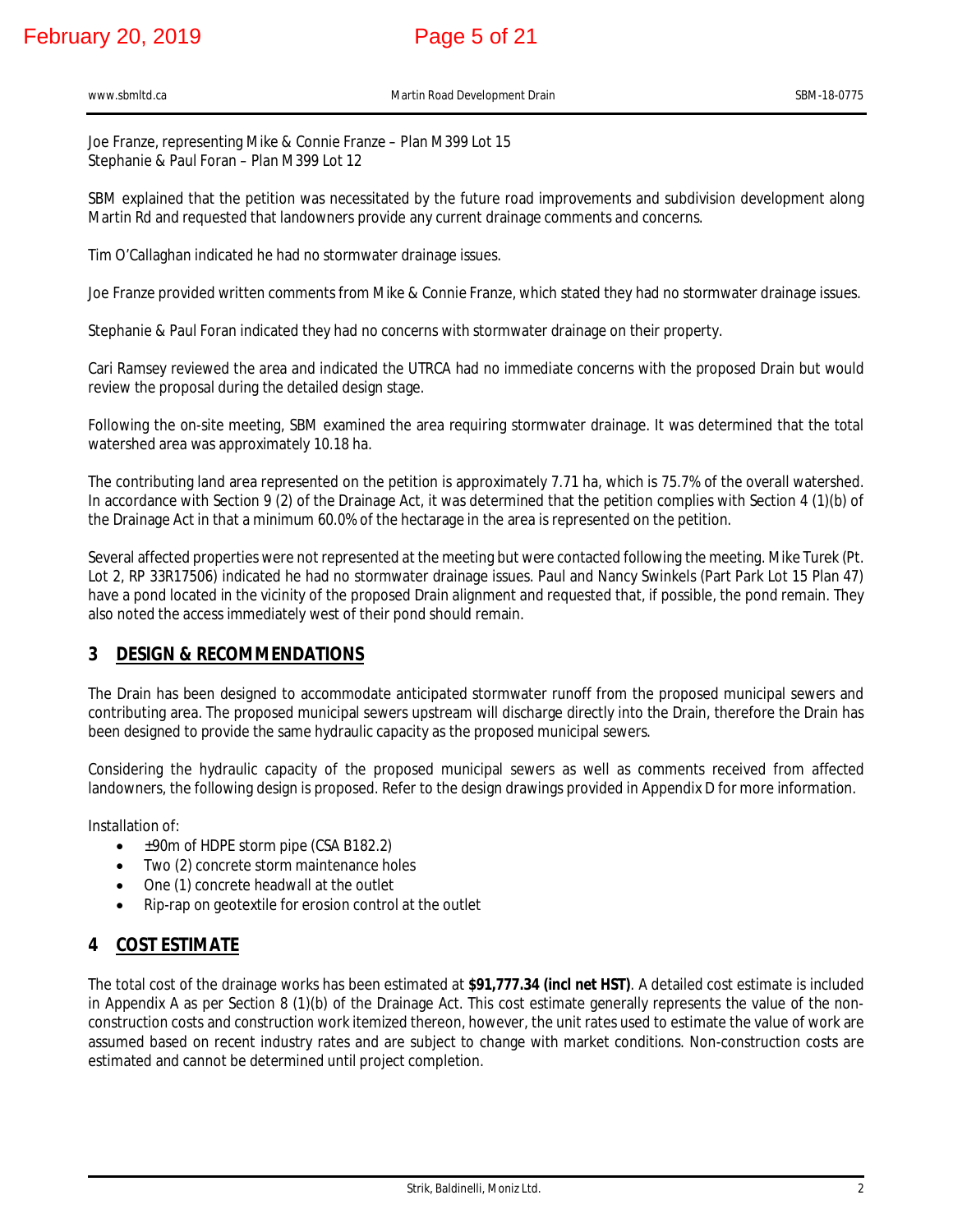# **5 ENVIRONMENTAL APPROVAL**

This report and the attached design drawings have been submitted to the UTRCA for review and comment. Initial comments received at the on-site meeting indicated that the UTRCA was generally not opposed to the proposed work. Formal permit application will be undertaken prior to construction.

# **6 ALLOWANCES**

The Drainage Act permits the engineer to determine and quantify compensation to be paid to the owner of any land, infrastructure, or other item affected by the Drain as determined from Sections 29-33. These sections are described below.

**Section 29 – Allowances for right of way, etc.**: Used where it is necessary to use land for the construction of the drainage works, typically limited to open ditches and pumping stations that inhibit the use of the land by the owner.

**Section 30 – Amount of damage to ornamental trees, etc.**: Used where ornamental trees, lawns, fences, lands and crops are anticipated to be damaged by the work.

**Section 31 – Allowance for existing drains**: Used where the Drain is reduced in length or scope due to the incorporation of an existing private drain into the drainage works.

**Section 32 – Allowance for damage due to insufficient outlet**: Used where the costs of continuing a drain to a sufficient outlet or constructing a drain to have adequate capacity will exceed the amount of injury likely to be caused to low-lying lands.

**Section 33 – Allowance for loss of access**: Used where an owner loses access to a part or parts of his or her property as a result of the Work, and is typically used where open ditches are constructed without crossings.

No allowances are considered applicable to the scope of work proposed as part of this report.

# **5 ASSESSMENTS**

Section 21 of the Drainage Act requires the engineer to assess the total cost of the Work upon the affected lands. These assessments are divided into several categories, further described below. All properties within the drainage area are assessed a portion of the total cost of the Work.

**Section 22 – Assessment for benefit.**: Used where lands, roads, buildings, utilities or other structures are increased in value or are more easily maintained as a result of the Work. For this project, assessment through Section 22 is considered applicable for the proposed road improvements, subdivided lands, and lands considered developable due to the Work, as the Drain is required as an outlet for the proposed municipal storm sewer system.

**Section 23 – Assessment for liability – Outlet liability**: Used where an improved outlet is provided either directly or indirectly for lands and roads. Assessment for outlet liability is based on the volume and rate of flow of runoff from the lands and road. All areas within the drainage boundary of the Drain are considered to outlet to the Drain and are therefore assessed through this section. For this project, outlet liability was based on the contributing areas of properties within the drainage boundary, as well as runoff coefficients provided in the post-development storm catchment area plan for the proposed municipal sewers.

Refer to the Schedule of Estimated Construction Assessments in Appendix B. Note that these assessments are estimated only based on the cost estimate contained within this report – final assessments will be based on the actual construction cost.

Assessments on agricultural lands may be eligible for provincial grants through the Ontario Ministry of Agriculture and Rural Affairs (OMAFRA). A grant application will be submitted following completion of construction.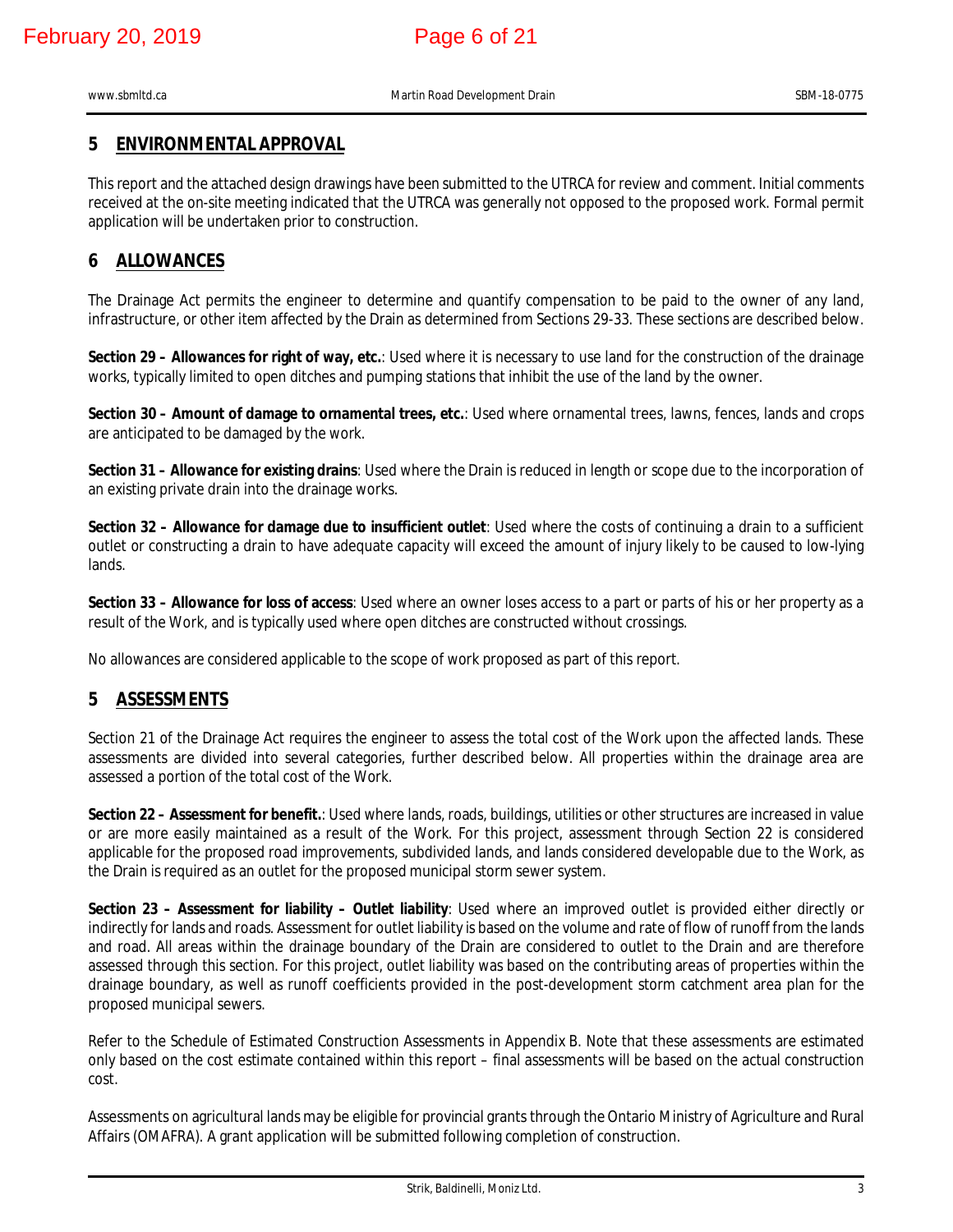www.sbmltd.ca SBM-18-0775 SBM-18-0775

# **6 MAINTENANCE**

Following construction, the Drain shall be maintained and repaired by the Municipality at the expense of all the upstream lands and roads in any way assessed for the construction or improvement of the drainage works in the proportion determined by the then current by-law pertaining thereto under Section 74 of the Drainage Act.

# **7 LIMITATIONS**

This report was prepared by Strik, Baldinelli, Moniz Ltd. for the Municipality of Middlesex Centre for the purpose expressed in this report. Use of this report by any third party, or any reliance upon its findings, is solely the responsibility of that party. Strik, Baldinelli, Moniz Ltd. accepts no responsibility for damages, if any, suffered by a third party as a result of decisions made or actions undertaken as a result of this report. Third party use of this report, without the express written consent of the Consultant, denies any claims, whether in contract, tort, and/or any other cause of action in law, against the Consultant.

All findings and conclusions presented in this report are based on site conditions as they appeared during the period of the investigation. This report is not intended to be exhaustive in scope. It should be recognized that the passage of time may alter the opinions, conclusions, and recommendations provided herein.

The design was limited to the documents referenced herein and Strik, Baldinelli, Moniz Ltd. accepts no responsibility for the accuracy of the information provided by others. All designs and recommendations presented in this report are based on the information available at the time of the review.

This document is deemed to be the intellectual property of Strik, Baldinelli, Moniz Ltd. in accordance with Canadian copyright law.

# **8 CLOSURE**

We trust this report meets your satisfaction. Should you have any questions or require further information, please do not hesitate to contact us.

Respectfully submitted,

# **Strik, Baldinelli, Moniz Ltd.**

Civil • Structural • Mechanical • Electrical

Saint Main



The Highard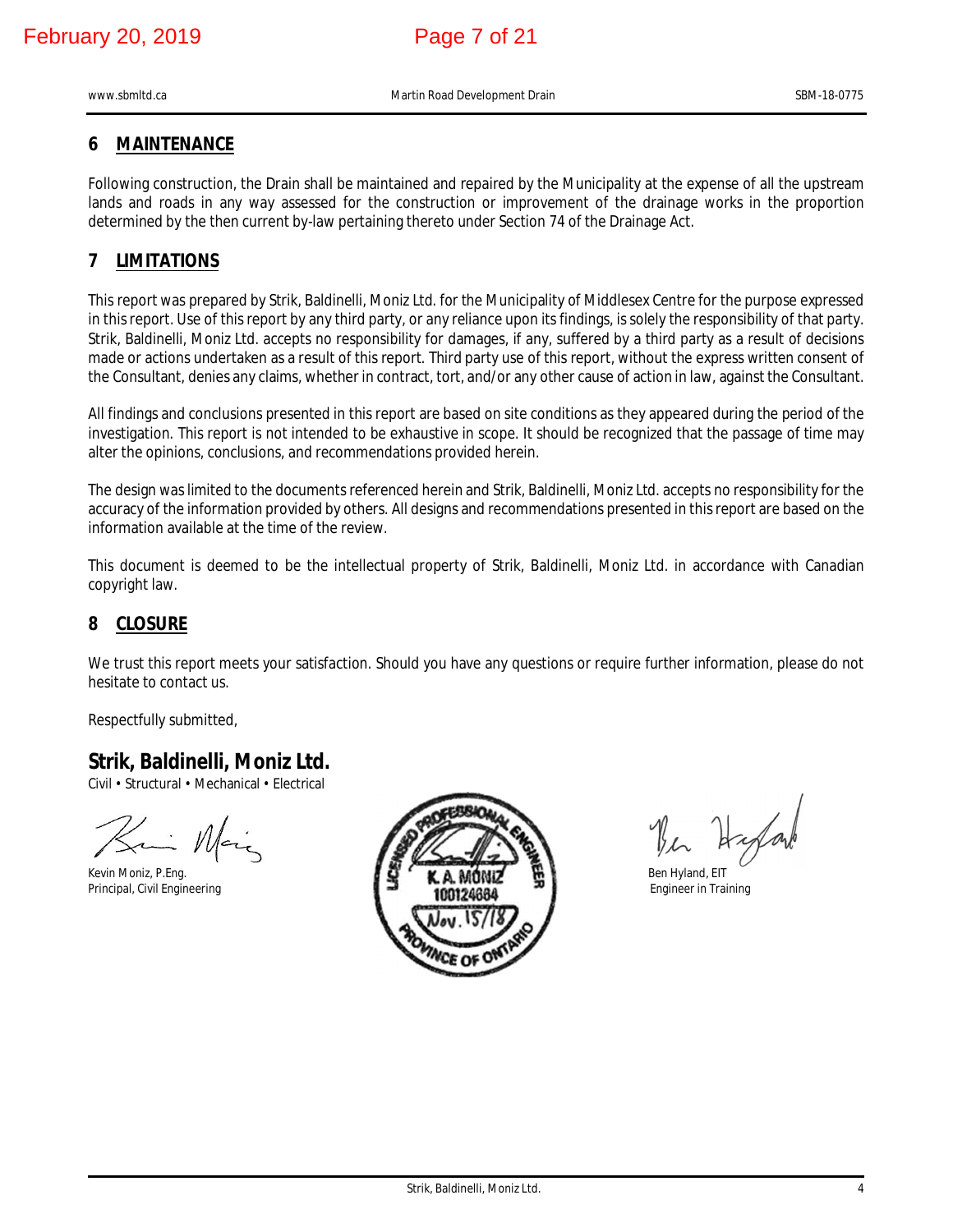# **APPENDIX A**

Cost Estimate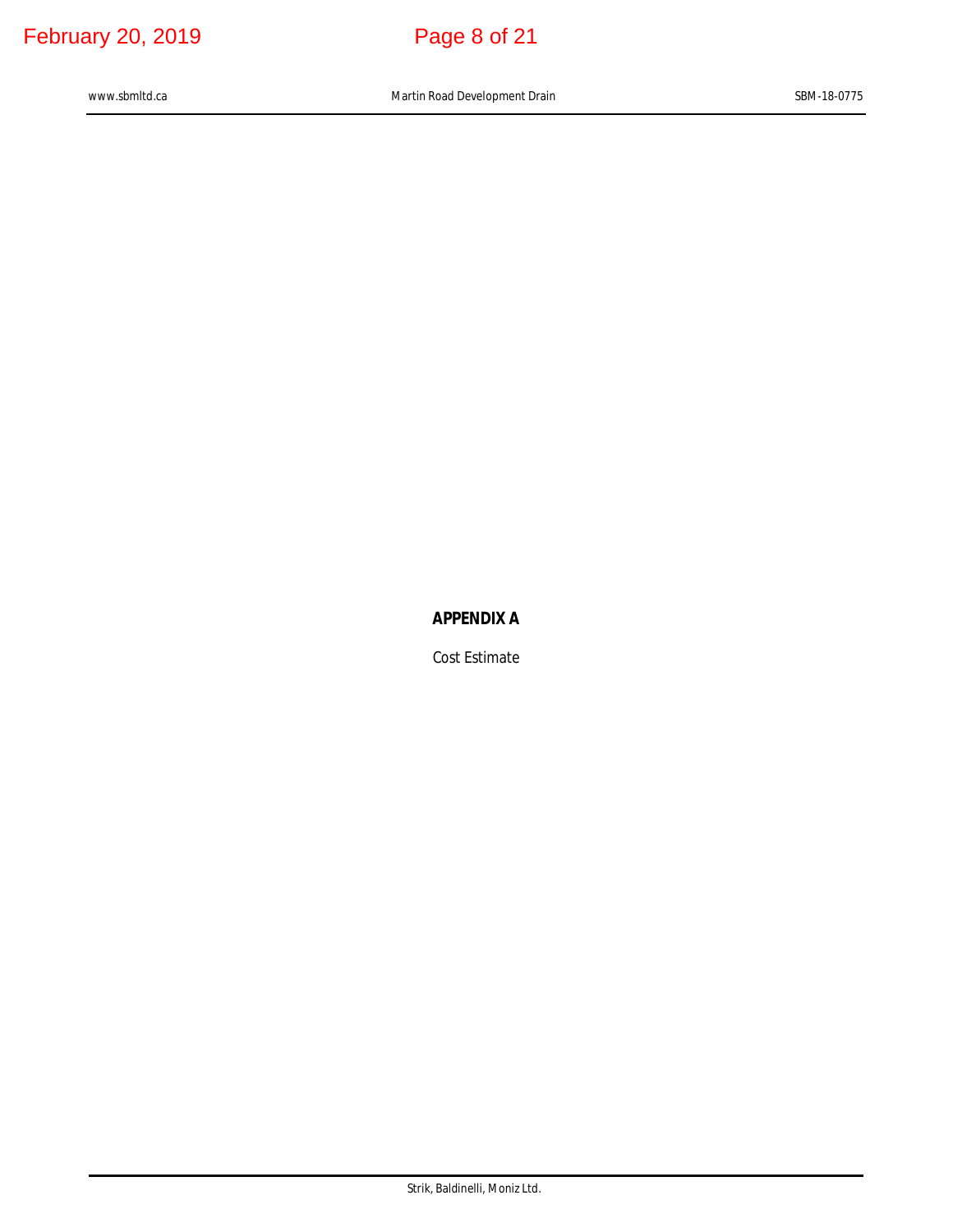

**Cost Estimate**

## **Martin Road Development Drain**

**SBM-18-0775**

| <b>COST ESTIMATE</b> |  |  |  |
|----------------------|--|--|--|
|----------------------|--|--|--|

| <b>ITEM</b>                                                                                                                                                                                                                               |                                                              |                        |                                            |              |                                                                     | <b>DESCRIPTION</b>                                                             |                                                                                                                                                                                                                                                           | <b>ESTIMATED</b><br><b>QTY</b> | <b>UNIT</b>    |               | <b>UNIT PRICE</b>      |  | <b>TOTAL</b> |
|-------------------------------------------------------------------------------------------------------------------------------------------------------------------------------------------------------------------------------------------|--------------------------------------------------------------|------------------------|--------------------------------------------|--------------|---------------------------------------------------------------------|--------------------------------------------------------------------------------|-----------------------------------------------------------------------------------------------------------------------------------------------------------------------------------------------------------------------------------------------------------|--------------------------------|----------------|---------------|------------------------|--|--------------|
| 'A' - General                                                                                                                                                                                                                             |                                                              |                        |                                            |              |                                                                     |                                                                                |                                                                                                                                                                                                                                                           |                                |                |               |                        |  |              |
| A1                                                                                                                                                                                                                                        |                                                              |                        | Mobilization / demobilization              |              |                                                                     |                                                                                |                                                                                                                                                                                                                                                           | $\mathbf{1}$                   | LS.            | \$            | $3,000.00$ \$          |  | 3,000.00     |
| A <sub>2</sub>                                                                                                                                                                                                                            |                                                              | Construction layout    |                                            |              |                                                                     |                                                                                |                                                                                                                                                                                                                                                           | 1                              | LS.            | $\sqrt{5}$    | 2,500.00 \$            |  | 2,500.00     |
| A <sub>3</sub>                                                                                                                                                                                                                            |                                                              |                        |                                            |              | Bonding (50% Labour & Materials, 50% Performance)                   |                                                                                |                                                                                                                                                                                                                                                           | $\mathbf{1}$                   | LS.            | \$            | $3,000.00$ \$          |  | 3,000.00     |
|                                                                                                                                                                                                                                           |                                                              |                        |                                            |              |                                                                     |                                                                                |                                                                                                                                                                                                                                                           |                                |                |               |                        |  |              |
|                                                                                                                                                                                                                                           |                                                              | 'B' - Site Preparation |                                            |              |                                                                     |                                                                                |                                                                                                                                                                                                                                                           |                                |                |               | Sub-Total of 'A' = $$$ |  | 8,500.00     |
| B1                                                                                                                                                                                                                                        |                                                              |                        |                                            |              |                                                                     |                                                                                | Remove existing trees as indicated on the drawings, including clearing & grubbing, and disposal off-site                                                                                                                                                  | 1                              | LS.            | \$            | 18,000.00 \$           |  | 18,000.00    |
| B <sub>2</sub>                                                                                                                                                                                                                            |                                                              |                        |                                            |              | Locally remove existing wood fence as required for construction     |                                                                                |                                                                                                                                                                                                                                                           | $\mathbf{1}$                   | LS.            | \$            | $300.00$ \$            |  | 300.00       |
| B3                                                                                                                                                                                                                                        |                                                              |                        |                                            |              | Locally remove existing wire fence as required for construction     |                                                                                |                                                                                                                                                                                                                                                           | $\mathbf{1}$                   | LS.            | $\sqrt{5}$    | 300.00 \$              |  | 300.00       |
| B4                                                                                                                                                                                                                                        |                                                              |                        | Strip and stock pile topsoil where present |              |                                                                     |                                                                                |                                                                                                                                                                                                                                                           | $\mathbf{1}$                   | LS             | \$            | 1,500.00 \$            |  | 1,500.00     |
|                                                                                                                                                                                                                                           |                                                              |                        |                                            |              |                                                                     |                                                                                |                                                                                                                                                                                                                                                           |                                |                |               | Sub-Total of 'B' = $$$ |  | 20,100.00    |
|                                                                                                                                                                                                                                           |                                                              | 'C' - Storm System     |                                            |              |                                                                     |                                                                                |                                                                                                                                                                                                                                                           |                                |                |               |                        |  |              |
| C <sub>1</sub><br>Supply and install drain pipe incl. excavation, groundwater control, type 1 bedding, fittings/appurtenances, backfilling with<br>approved native material to subgrade or pregrade, compaction, connection to MH's, etc. |                                                              |                        |                                            |              |                                                                     |                                                                                |                                                                                                                                                                                                                                                           |                                |                |               |                        |  |              |
|                                                                                                                                                                                                                                           |                                                              | <b>FROM MH</b>         | TO MH                                      | Size<br>(mm) | Depth (m)<br>(approx)                                               | Class & Type                                                                   | <b>Bedding Material</b>                                                                                                                                                                                                                                   |                                |                |               |                        |  |              |
|                                                                                                                                                                                                                                           | 1                                                            | STMH-A                 | STMH-B                                     | 525          | 2.0                                                                 | HDPE CSA                                                                       | <b>Bedding Sand</b>                                                                                                                                                                                                                                       | 22.0                           | m              | \$            | 205.00 \$              |  | 4,510.00     |
|                                                                                                                                                                                                                                           | 2                                                            | STMH-B                 | HEADWALL                                   | 525          | 2.0                                                                 | B182.2                                                                         |                                                                                                                                                                                                                                                           | 68.0                           | m              | \$            | 205.00 \$              |  | 13,940.00    |
| C <sub>2</sub>                                                                                                                                                                                                                            |                                                              | etc.                   |                                            |              |                                                                     |                                                                                | Supply and install new storm maintenance hole incl. frame & lid, excavation, bedding, backfill with approved native material<br>to finished grade elevation, compaction, groundwater control, benching, parging, appurtenances, compaction, ladder rungs, |                                |                |               |                        |  |              |
|                                                                                                                                                                                                                                           |                                                              |                        |                                            | Size         | Depth (m)                                                           |                                                                                | <b>Notes</b>                                                                                                                                                                                                                                              |                                |                |               |                        |  |              |
|                                                                                                                                                                                                                                           | а.                                                           | STMH-A                 |                                            | (mm)<br>1200 | (approx)<br>1.9                                                     |                                                                                | Set to finished grade                                                                                                                                                                                                                                     | $\mathbf{1}$                   | LS             | \$            | $3,100.00$ \$          |  | 3,100.00     |
|                                                                                                                                                                                                                                           | b.                                                           | STMH-B                 |                                            | 1200         | 3.3                                                                 |                                                                                | Set to finished grade                                                                                                                                                                                                                                     | $\mathbf{1}$                   | LS.            | \$            | $3,500.00$ \$          |  | 3,500.00     |
| C <sub>3</sub>                                                                                                                                                                                                                            |                                                              |                        |                                            |              |                                                                     | material to finished grade elevation, compaction, groundwater control, parging | Supply and install new concrete headwall incl. grate to OPSD 804.050, excavation, bedding, backfill with approved native                                                                                                                                  | 1                              | ea             | \$            | 3,500.00 \$            |  | 3,500.00     |
| C <sub>4</sub>                                                                                                                                                                                                                            |                                                              |                        |                                            |              |                                                                     |                                                                                | Rip-Rap Type B open ditch c/w geotextile, including excavation. 300mm thick handlaid rip rap                                                                                                                                                              | 25                             | $m2$ \$        |               | $50.00$ \$             |  | 1,250.00     |
| C5                                                                                                                                                                                                                                        | Cleaning, flushing, video inspection, and deflection testing |                        |                                            |              |                                                                     |                                                                                |                                                                                                                                                                                                                                                           | $\mathbf{1}$                   | LS             | $\frac{1}{2}$ | $2,000.00$ \$          |  | 2,000.00     |
| C6                                                                                                                                                                                                                                        |                                                              |                        |                                            |              |                                                                     | Provisional - 19mm crushed stone bedding in lieu of bedding sand               |                                                                                                                                                                                                                                                           | 50                             | t              | \$            | $25.00$ \$             |  | 1,250.00     |
| C7                                                                                                                                                                                                                                        |                                                              |                        |                                            |              | Provisional - geotextile fabric surround (per linear metre of pipe) |                                                                                |                                                                                                                                                                                                                                                           | 50                             | m              | $\sqrt{3}$    | $10.00$ \$             |  | 500.00       |
| C8                                                                                                                                                                                                                                        |                                                              |                        |                                            |              | Provisional - trench subexcavation including disposal offsite       |                                                                                |                                                                                                                                                                                                                                                           | 50                             | m <sup>3</sup> | $\sqrt{ }$    | $12.00$ \$             |  | 600.00       |
|                                                                                                                                                                                                                                           |                                                              |                        |                                            |              |                                                                     |                                                                                |                                                                                                                                                                                                                                                           |                                |                |               | Sub-Total of $C =$ \$  |  | 34,150.00    |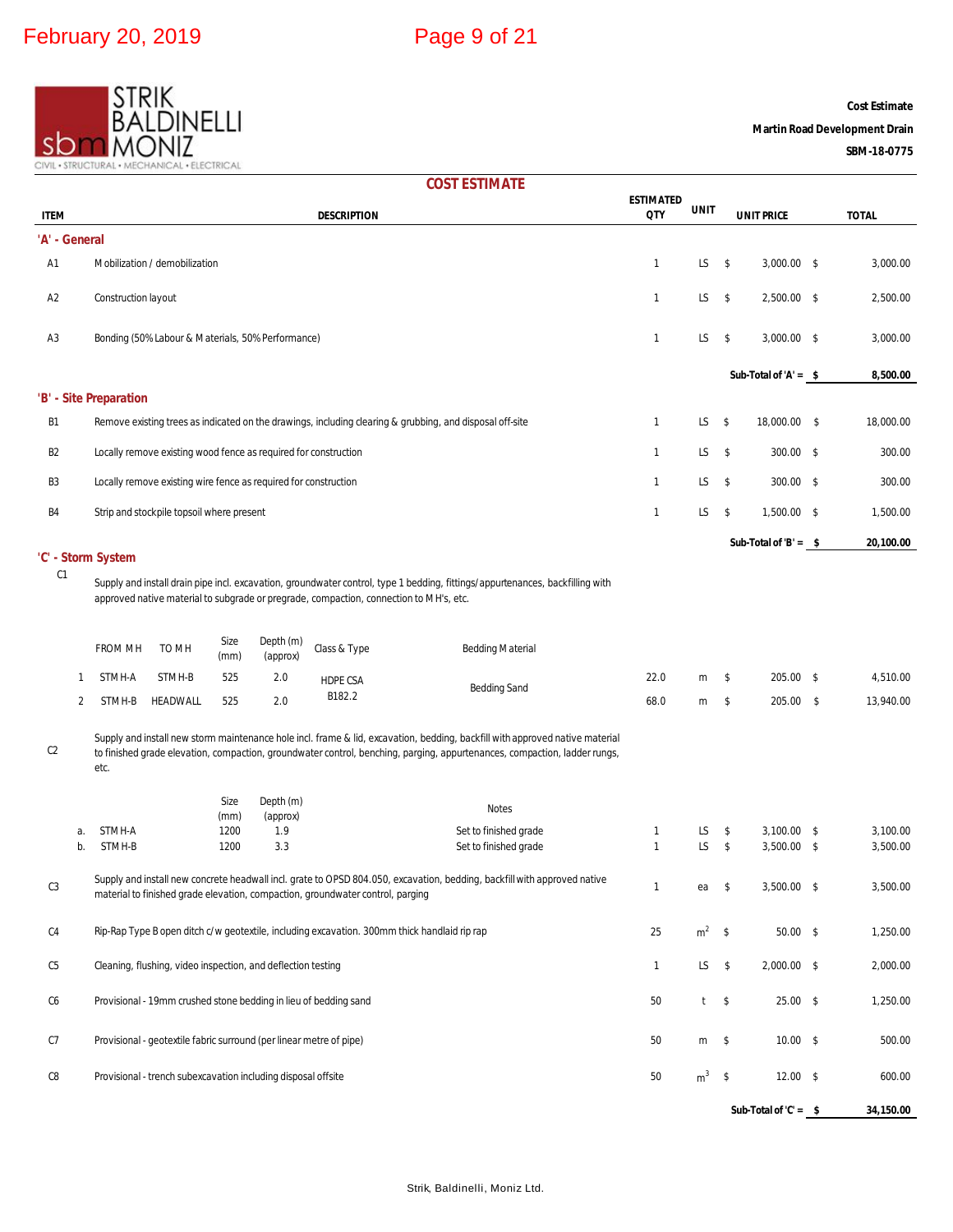

**Cost Estimate**

## **Martin Road Development Drain**

**SBM-18-0775**

# **COST ESTIMATE**

| <b>ITEM</b>       | <b>DESCRIPTION</b>                                                                                                                                  | <b>ESTIMATED</b><br>QTY | <b>UNIT</b> | <b>UNIT PRICE</b>           | <b>TOTAL</b> |
|-------------------|-----------------------------------------------------------------------------------------------------------------------------------------------------|-------------------------|-------------|-----------------------------|--------------|
| 'D' - Restoration |                                                                                                                                                     |                         |             |                             |              |
| D1                | Restore wood fence to original condition or better                                                                                                  |                         | LS.         | \$<br>$500.00$ \$           | 500.00       |
| D <sub>2</sub>    | Restore wire fence to original condition or better                                                                                                  |                         | LS.         | $500.00$ \$<br>$\mathsf{s}$ | 500.00       |
| D <sub>3</sub>    | Spread stockpiled topsoil                                                                                                                           |                         | LS.         | \$<br>1,000.00 \$           | 1,000.00     |
| D <sub>4</sub>    | Hydroseed topsoiled areas                                                                                                                           |                         | LS.         | \$<br>1,500.00 \$           | 1,500.00     |
|                   |                                                                                                                                                     |                         |             | Sub-Total of 'D' = $$$      | 3,500.00     |
|                   | 'E' - Non-Construction Costs                                                                                                                        |                         |             |                             |              |
| E <sub>1</sub>    | Estimated engineering fees including on-site meeting, topographic survey, preparation of report and design drawings, and<br>presentation to Council |                         | LS.         | \$<br>14,500.00 \$          | 14,500.00    |
| E <sub>2</sub>    | Estimated engineering fees including tendering, construction/contract administration, and grant application                                         |                         | LS.         | \$<br>4,000.00 \$           | 4,000.00     |
| E <sub>3</sub>    | Upper Thames River Conservation Authority - Application Fee (estimated)                                                                             |                         | LS.         | 150.00 \$<br>-\$            | 150.00       |
| E4                | Carrying costs (estimated at 3% of construction)                                                                                                    |                         | LS.         | \$<br>1,990.00 \$           | 1,990.00     |
|                   |                                                                                                                                                     |                         |             | Sub-Total of $E' =$ \$      | 20,640.00    |

# **SUMMARY**

| 'A' - General \$                                        | 8,500.00  |
|---------------------------------------------------------|-----------|
| 'B' - Site Preparation \$                               | 20,100.00 |
| 'C' - Storm System \$                                   | 34,150.00 |
| 'D' - Restoration \$                                    | 3,500.00  |
| Subtotal 'A' to 'D' = $\sqrt{s}$                        | 66,250.00 |
| Contigency ( $\pm 5\%$ of Construction) = $\frac{1}{3}$ | 3,300.00  |
| 'E' - Non-Construction Costs \$                         | 20,640.00 |
| Subtotal = $\theta$                                     | 90,190.00 |
| Net HST $(1.76%) =$ \$                                  | 1.587.34  |
| <b>TOTAL (HST Inclusive) = <math>\sqrt{s}</math></b>    | 91.777.34 |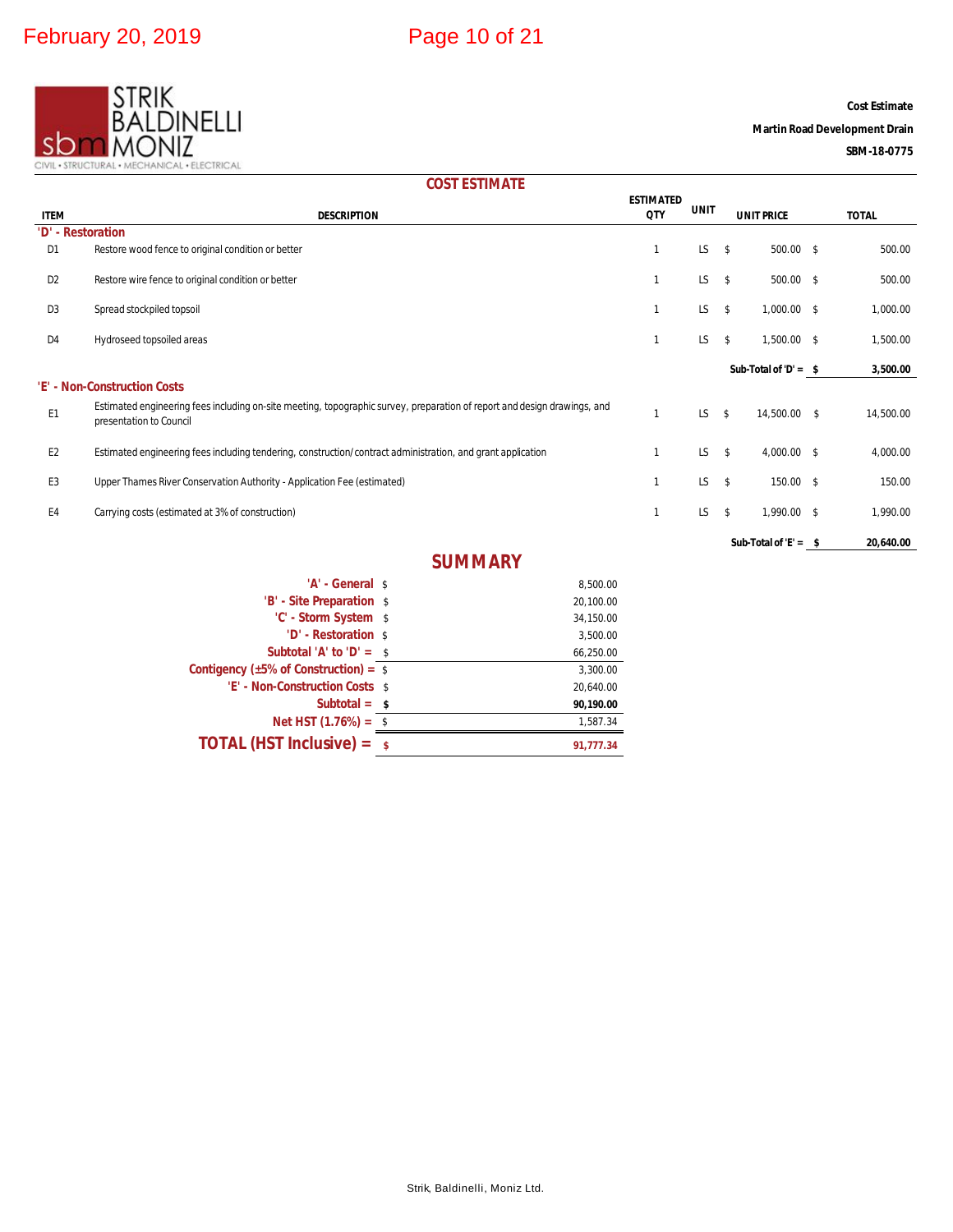# **APPENDIX B**

Schedule of Estimated Construction Assessments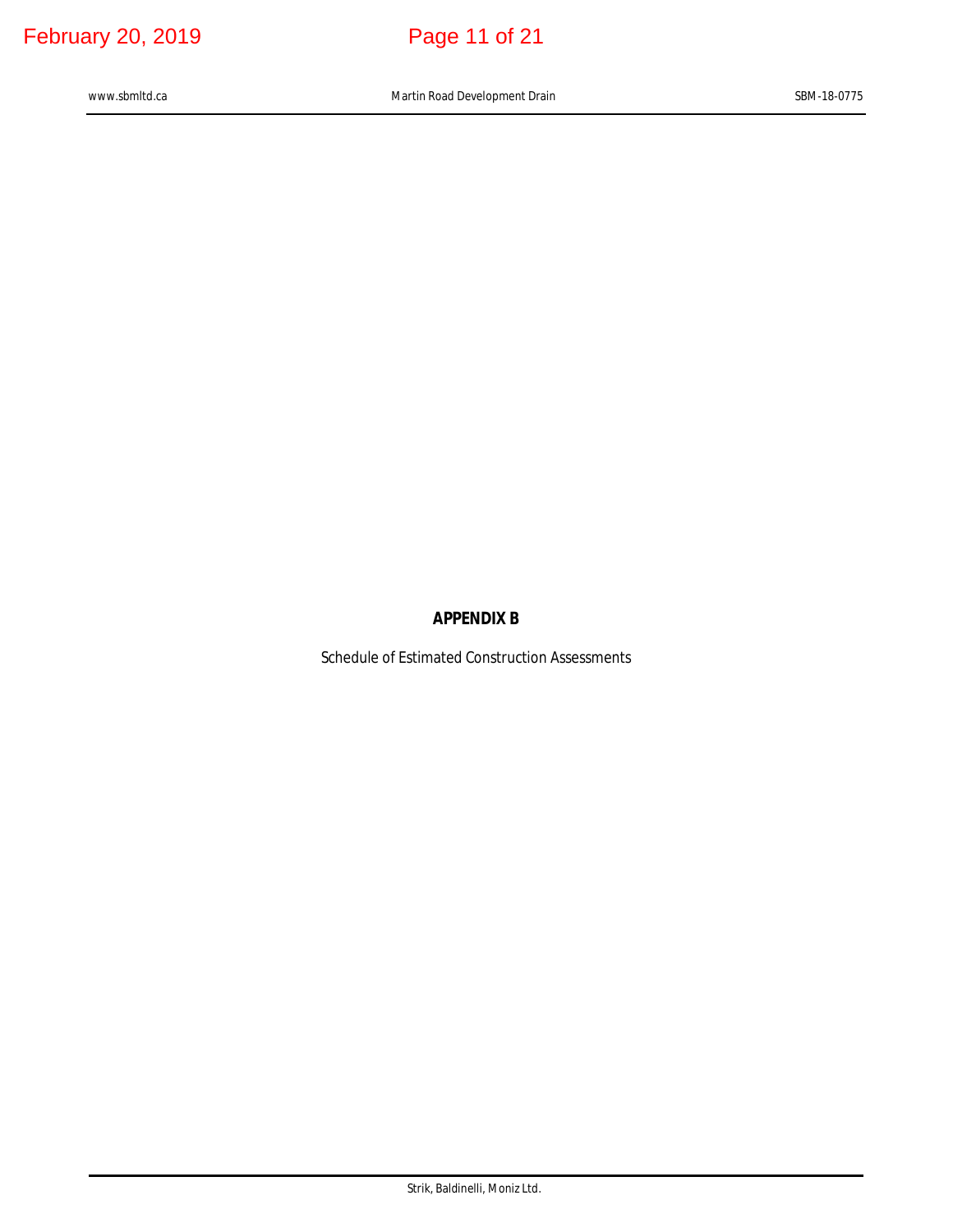

### **Schedule of Estimated Construction Assessments Martin Road Development Drain SBM-18-0775**

# **Schedule of Estimated Construction Assessments**

|           |                                                                   |                                  | <b>Affected Area</b> |         | <b>Factored Area</b> |        |                   | <b>Benefit</b>                     |                    | Outlet         |                            |                                     |                   |              |
|-----------|-------------------------------------------------------------------|----------------------------------|----------------------|---------|----------------------|--------|-------------------|------------------------------------|--------------------|----------------|----------------------------|-------------------------------------|-------------------|--------------|
| Roll No.  | <b>Legal Description</b>                                          | <b>Owner Name</b>                | (ha)                 | (ac)    | (ha)                 | (ac)   | <b>Tax Status</b> | (Section 22)                       |                    | (Section 23)   | <b>Section 24 &amp; 26</b> | <b>Total</b>                        | <b>Allowances</b> | <b>Net</b>   |
| 20-033-00 | Plan 305 N Pt Lot 6                                               | A & W Geerts                     | 0.5523               | 1.3648  | 0.1270               | 0.3139 | <b>RT</b>         | -\$                                |                    | 385.15         | $\mathcal{S}$              | 385.15                              |                   | \$<br>385.15 |
| 20-034-00 | Plan 305 Pt Lot 7 & Plan<br>33M399. Pt Blk 16.<br>RP33R17161 Pt 1 | T. O'Callaghan & N. Forestell    | 0.3816               | 0.9430  | 0.0878               | 0.2169 | <b>RT</b>         | $\mathbf{s}$                       | \$                 | $266.12$ \$    |                            | $266.12$ \$<br>-S                   | $\sim$            | 266.12       |
| 20-035-00 | Plan 305, Pt Lot 8, RP<br>33R17506. Pt 1                          | K & R Serrarens                  | 0.8000               | 1.9769  | 0.3452               | 0.8531 | <b>RT</b>         | 14,003.43 \$<br>-\$                |                    | $1,046.78$ \$  |                            | 15,050.21 \$<br>\$                  |                   | 15,050.21    |
| 20-035-60 | Plan 305, Pt Lot 8, RP<br>33R17506, Pt 2                          | M. Turek & L. Lukas              | 0.0140               | 0.0345  | 0.0028               | 0.0069 | <b>RT</b>         | $\mathbf{s}$                       |                    | 8.46           | -\$                        | $8.46$ \$<br>\$                     |                   | 8.46         |
| 20-042-00 | Plan 47. Pt Park Lot 15                                           | H. & N. Swinkels                 | 0.0103               | 0.0256  | 0.0021               | 0.0051 | R/C               | -\$                                | $\hat{\mathbf{x}}$ | 6.27           | -\$                        | $6.27$ \$<br>$\mathbf{\hat{S}}$     |                   | 6.27         |
| 20-044-50 | Plan 47. Pt Park Lot 15.<br>RP33R16885, Pts 1 & 2                 | 1748986 Ontario Corp.            | 2.8256               | 6.9821  | 1.0049               | 2.4832 | <b>RT</b>         | 33,251.28 \$                       |                    | 3.046.97       | - \$                       | 36.298.24 \$<br>\$                  | $\sim$            | 36.298.24    |
| 20-045-00 | Pt Blk 16, Plan 33M399                                            | A & M Sod Supply Ltd             | 4.0811               | 10.0846 | 1.3376               | 3.3052 | FT.               | 33,509.35 \$                       |                    | 4,055.52       | - \$                       | 37,564.87 \$<br>\$                  |                   | 37,564.87    |
| 20-045-48 | Plan M399, Lot 15                                                 | J & K Woolsey                    | 0.1347               | 0.3328  | 0.0310               | 0.0766 | <b>RT</b>         |                                    |                    | $93.93$ \$     |                            | $93.93$ \$<br>$\mathbf{\hat{S}}$    |                   | 93.93        |
| 20-045-50 | Plan M399, Lot 14                                                 | M. Franze                        | 0.1350               | 0.3336  | 0.0311               | 0.0767 | <b>RT</b>         | $\mathsf{\$}$                      | $\hat{\mathbf{x}}$ | $94.14$ \$     |                            | $94.14$ \$<br>\$                    |                   | 94.14        |
| 20-045-72 | Plan M399, Lot 13                                                 | G & B Heard                      | 0.1377               | 0.3403  | 0.0317               | 0.0783 | <b>RT</b>         | $\hat{\mathbf{S}}$                 |                    | 96.03          | $\mathbf{\hat{S}}$         | $96.03$ \$<br>¢                     |                   | 96.03        |
| 20-045-74 | Plan M399, Lot 12                                                 | P & S Foran                      | 0.1430               | 0.3534  | 0.0329               | 0.0813 | <b>RT</b>         | $\mathbf{\hat{S}}$                 |                    | 99.72          | $\mathbf{\hat{s}}$         | 99.72 \$                            |                   | 99.72        |
|           | Martin Road                                                       | Municipality of Middlesex Centre | 0.8272               | 2.0440  | 0.4723               | 1.1672 |                   | -\$                                | $\mathbf{\hat{S}}$ | 1,432.11       | -\$                        | $1,432.11$ \$<br>$\mathbf{\hat{S}}$ |                   | 1,432.11     |
|           | Harris Road                                                       | Municipality of Middlesex Centre | 0.1430               | 0.3534  | 0.0329               | 0.0813 | $\sim$            | -\$                                | $\hat{\mathbf{r}}$ | 382.07         | -\$                        | $382.07$ \$<br>-S                   |                   | 382.07       |
|           | <b>Totals</b>                                                     |                                  | 10.1855              | 25.1689 | 3.5392               | 8.7456 |                   | 80.764.06 \$<br>$\mathbf{\hat{z}}$ |                    | $11.013.28$ \$ |                            | $91,777.34$ \$<br>Ŝ.                |                   | 91,777.34    |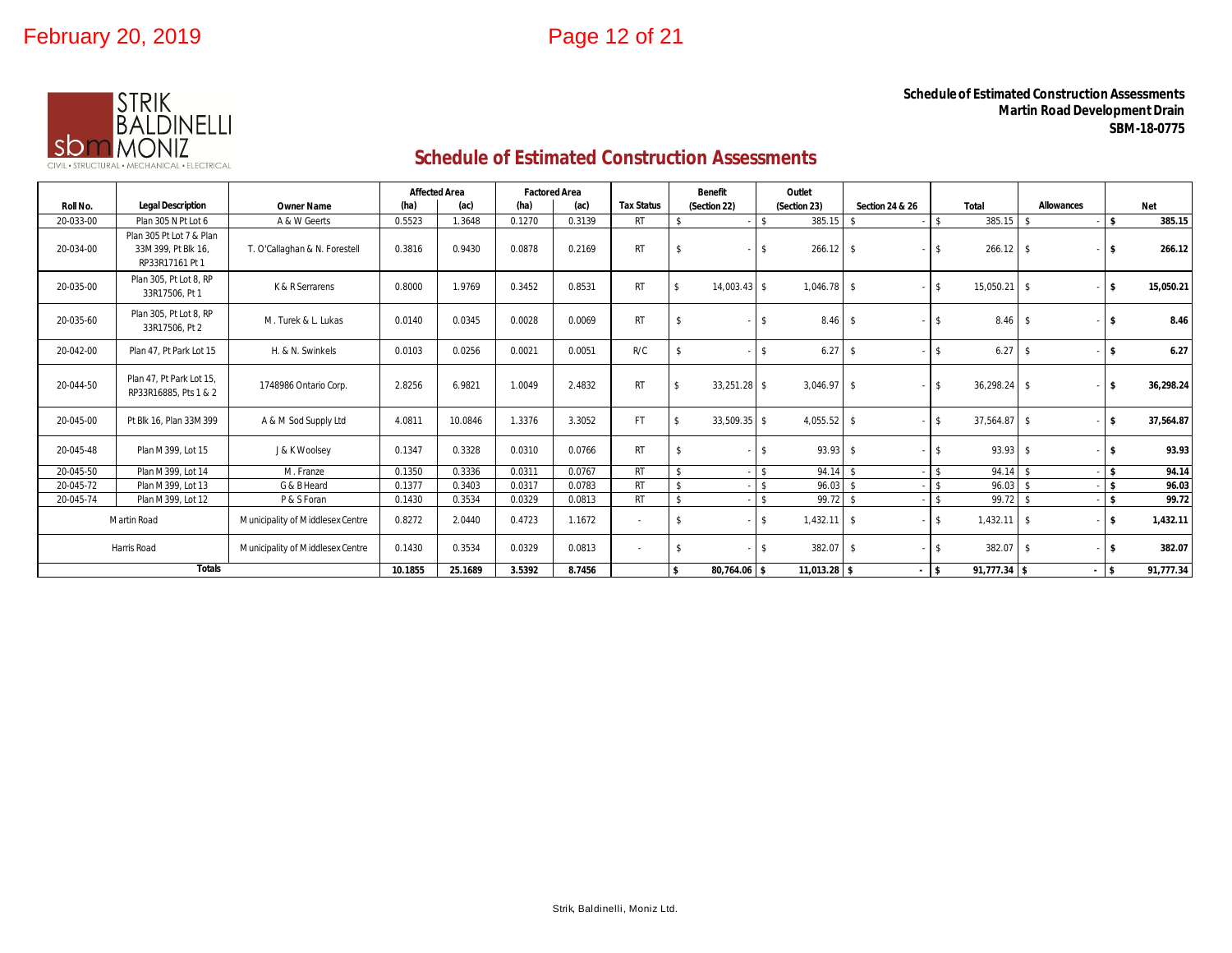# **APPENDIX C**

Schedule of Assessments for Future Maintenance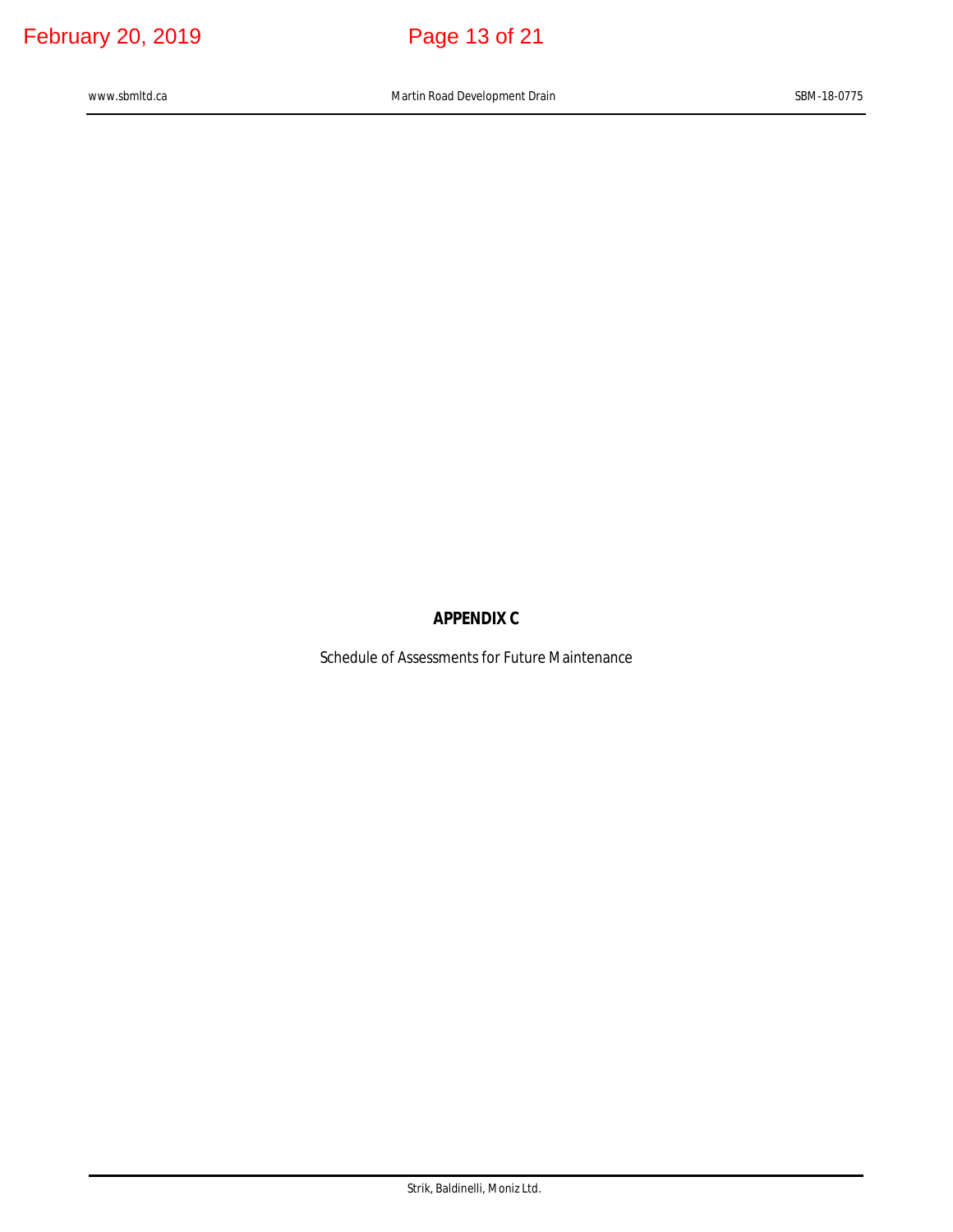

**Schedule of Maintenance Assessments Martin Road Development Drain SBM-18-0775**

# **Schedule of Future Maintenance Assessments**

|             |                                                                |                                  |         | <b>Affected Area</b> | <b>Factored Area</b> |        |              |
|-------------|----------------------------------------------------------------|----------------------------------|---------|----------------------|----------------------|--------|--------------|
| Roll No.    | <b>Legal Description</b>                                       | <b>Owner Name</b>                | (ha)    | (ac)                 | (ha)                 | (ac)   | <b>Total</b> |
| 20-033-00   | Plan 305 N Pt Lot 6                                            | A & W Geerts                     | 0.5523  | .3648                | 0.1270               | 0.3139 | 3.59%        |
| 20-034-00   | Plan 305 Pt Lot 7 & Plan 33M399, Pt Blk 16,<br>RP33R17161 Pt 1 | T. O'Callaghan & N. Forestell    | 0.3816  | 0.9430               | 0.0878               | 0.2169 | 2.48%        |
| 20-035-00   | Plan 305, Pt Lot 8, RP 33R17506, Pt 1                          | K & R Serrarens                  | 0.8000  | 1.9769               | 0.3452               | 0.8531 | 9.75%        |
| 20-035-60   | Plan 305, Pt Lot 8, RP 33R17506, Pt 2                          | M. Turek & L. Lukas              | 0.0140  | 0.0345               | 0.0028               | 0.0069 | 0.08%        |
| 20-042-00   | Plan 47, Pt Park Lot 15                                        | H. & N. Swinkels                 | 0.0103  | 0.0256               | 0.0021               | 0.0051 | 0.06%        |
| 20-044-50   | Plan 47, Pt Park Lot 15, RP33R16885, Pts 1 & 2                 | 1748986 Ontario Corp.            | 2.8256  | 6.9821               | 1.0049               | 2.4832 | 28.39%       |
| 20-045-00   | Pt Blk 16, Plan 33M399                                         | A & M Sod Supply Ltd             | 4.0811  | 10.0846              | 1.3376               | 3.3052 | 37.79%       |
| 20-045-48   | Plan M399, Lot 15                                              | J & K Woolsey                    | 0.1347  | 0.3328               | 0.0310               | 0.0766 | 0.88%        |
| 20-045-50   | Plan M399, Lot 14                                              | M. Franze                        | 0.1350  | 0.3336               | 0.0311               | 0.0767 | 0.88%        |
| 20-045-72   | Plan M399, Lot 13                                              | G & B Heard                      | 0.1377  | 0.3403               | 0.0317               | 0.0783 | 0.89%        |
| 20-045-74   | Plan M399, Lot 12                                              | P & S Foran                      | 0.1430  | 0.3534               | 0.0329               | 0.0813 | 0.93%        |
| Martin Road |                                                                | Municipality of Middlesex Centre | 0.8272  | 2.0440               | 0.4723               | 1.1672 | 13.35%       |
|             | Harris Road                                                    | Municipality of Middlesex Centre | 0.1430  | 0.3534               | 0.0329               | 0.0813 | 0.93%        |
|             | <b>Totals</b>                                                  |                                  | 10.1855 | 25.1689              | 3.5392               | 8.7456 | 100%         |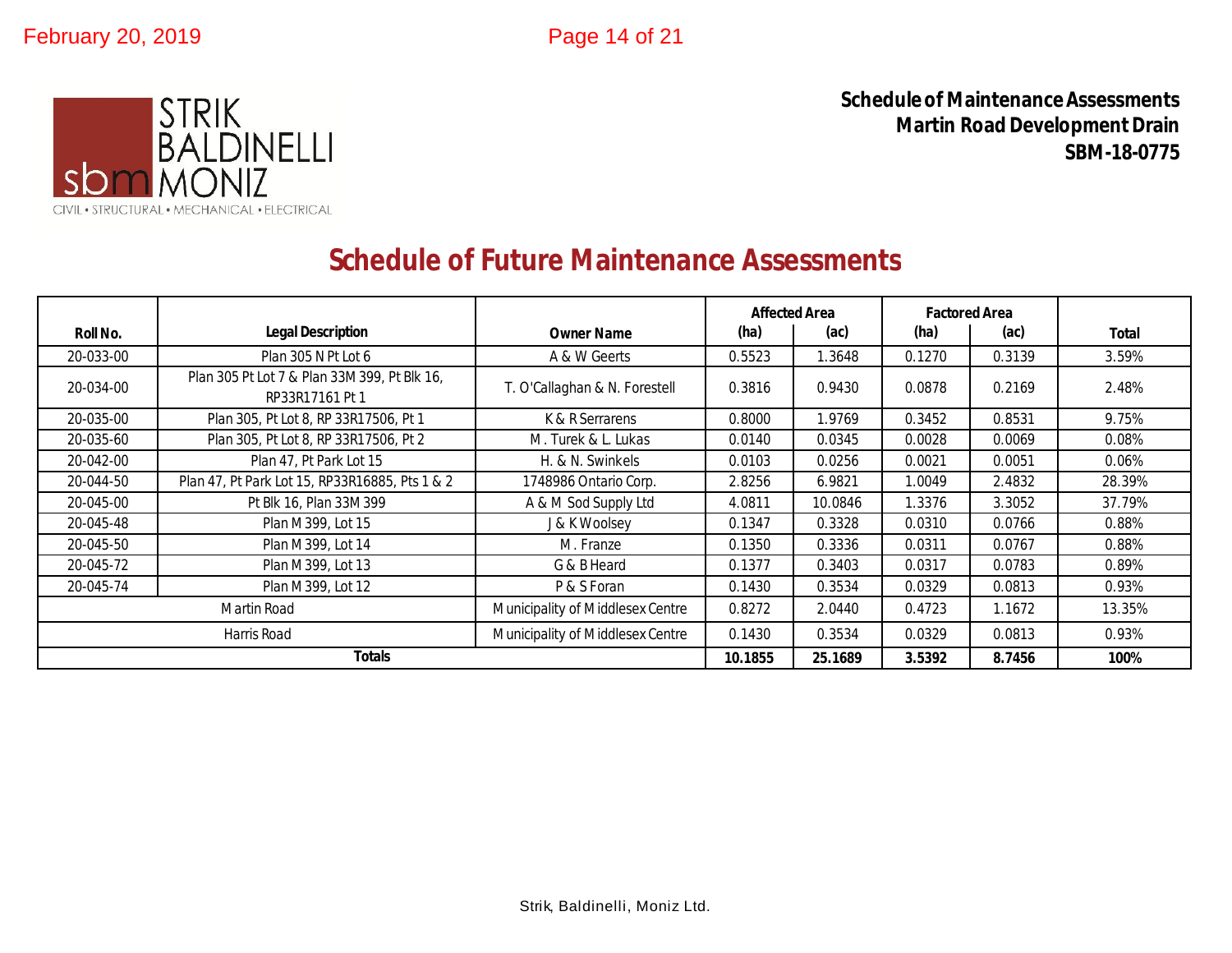# **APPENDIX D**

Schedule of Assessments for Future Maintenance – Future Subdivided Land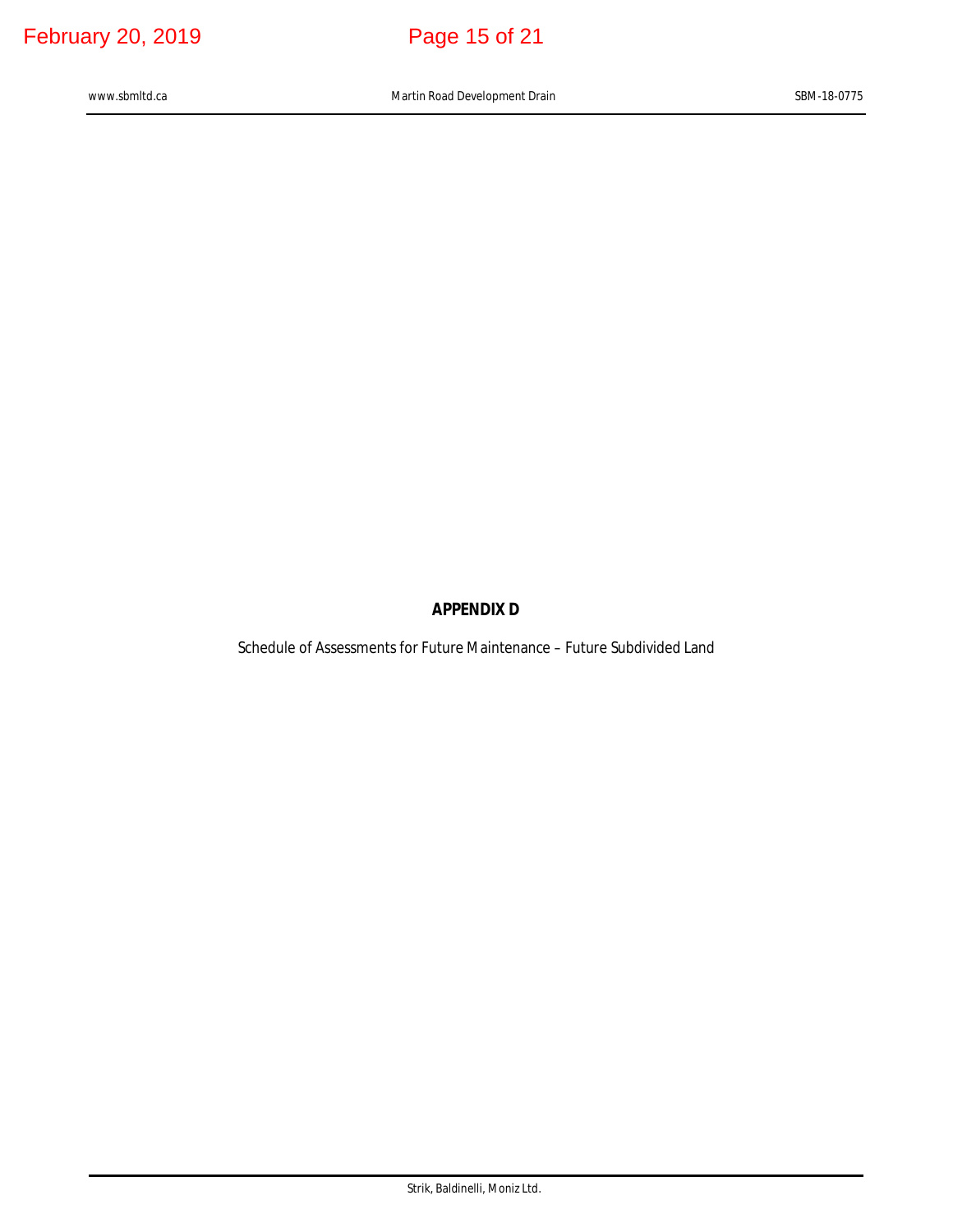

**Schedule of Future Maintenance Assessments Martin Road Development Drain SBM-18-0775**

# **Schedule of Future Maintenance Assessments - Future Subdivided Land**

|            |                                                                |                                  | <b>Affected Area</b> |         | <b>Factored Area</b> |                       |              |
|------------|----------------------------------------------------------------|----------------------------------|----------------------|---------|----------------------|-----------------------|--------------|
| Roll No.   | <b>Legal Description</b>                                       | <b>Owner Name</b>                | (ha)<br>(ac)         |         | (ha)                 | (ac)                  | <b>Total</b> |
| 20-033-00  | Plan 305 N Pt Lot 6                                            | A & W Geerts                     | 0.5523               | 1.3648  | 0.1270               | 0.3139                | 2.40%        |
| 20-034-00  | Plan 305 Pt Lot 7 & Plan 33M399, Pt Blk 16,<br>RP33R17161 Pt 1 | T. O'Callaghan & N. Forestell    | 0.3816               | 0.9430  | 0.0878               | 0.2169                | 1.66%        |
| 20-035-00  | Plan 305, Pt Lot 8, RP 33R17506, Pt 1                          | K & R Serrarens                  | 0.18260              | 0.4512  | 0.3452               | 0.8531                | 6.52%        |
| 20-035-60  | Plan 305, Pt Lot 8, RP 33R17506, Pt 2                          | M. Turek & L. Lukas              | 0.0140               | 0.0345  | 0.0028               | 0.0069                | 0.05%        |
| 20-042-00  | Plan 47, Pt Park Lot 15                                        | H. & N. Swinkels                 | 0.0103               | 0.0256  | 0.0021               | 0.0051                | 0.04%        |
| 20-044-50  | Plan 47, Pt Park Lot 15, RP33R16885, Pts 1 &<br>2              | 1748986 Ontario Corp.            | 1.35674              | 3.3526  | 1.0049               | 2.4832                | 18.99%       |
| 20-045-00  | Pt Blk 16, Plan 33M399                                         | A & M Sod Supply Ltd             | 2.60248              | 6.4308  | 1.3376               | 3.3052                | 25.28%       |
| 20-045-48  | Plan M399, Lot 15                                              | J & K Woolsey                    | 0.1347               | 0.3328  | 0.0310               | 0.0766                | 0.59%        |
| 20-045-50  | Plan M399, Lot 14                                              | M. Franze                        | 0.1350               | 0.3336  | 0.0311               | 0.0767                | 0.59%        |
| 20-045-72  | Plan M399, Lot 13                                              | G & B Heard                      | 0.1377               | 0.3403  | 0.0317               | 0.0783                | 0.60%        |
| 20-045-74  | Plan M399, Lot 12                                              | P & S Foran                      | 0.1430               | 0.3534  | 0.0329               | 0.0813                | 0.62%        |
| <b>FUT</b> | 39T-MC1201, Plan 33M-399, Lot 1                                | 1748986 Ontario Corp.            | 0.1367               | 0.3377  | 0.0683               | 0.1689                | 1.29%        |
| <b>FUT</b> | 39T-MC1201, Plan 33M-399, Lot 2                                | 1748986 Ontario Corp.            | 0.1369               | 0.3382  | 0.0684               | 0.1691                | 1.29%        |
| <b>FUT</b> | 39T-MC1201, Plan 33M-399, Lot 3                                | 1748986 Ontario Corp.            | 0.1363               | 0.3369  | 0.0682               | 0.1685                | 1.29%        |
| <b>FUT</b> | 39T-MC1201, Plan 33M-399, Lot 4                                | 1748986 Ontario Corp.            | 0.1376               | 0.3400  | 0.0688               | 0.1700                | 1.30%        |
| <b>FUT</b> | 39T-MC1201, Plan 33M-399, Lot 5                                | 1748986 Ontario Corp.            | 0.1370               | 0.3386  | 0.0685               | 0.1693                | 1.29%        |
| <b>FUT</b> | 39T-MC1201, Plan 33M-399, Lot 6                                | 1748986 Ontario Corp.            | 0.1371               | 0.3387  | 0.0685               | 0.1694                | 1.30%        |
| <b>FUT</b> | 39T-MC0601, Plan 33M-399, Block 12                             | Municipality of Middlesex Centre | 0.1136               | 0.2807  | 0.0568               | 0.1403                | 1.07%        |
| <b>FUT</b> | 39T-MC1201, Plan 33M-399, Lot 7                                | 1748986 Ontario Corp.            | 0.1684               | 0.4161  | 0.0842               | 0.2081                | 1.59%        |
| <b>FUT</b> | 39T-MC1201, Plan 33M-399, Lot 8                                | 1748986 Ontario Corp.            | 0.1369               | 0.3382  | 0.0684               | 0.1691                | 1.29%        |
| <b>FUT</b> | 39T-MC1201, Plan 33M-399, Lot 9                                | 1748986 Ontario Corp.            | 0.1141               | 0.2818  | 0.0570               | 0.1409                | 1.08%        |
| <b>FUT</b> | 39T-MC1201, Plan 33M-399, Lot 10                               | 1748986 Ontario Corp.            | 0.1144               | 0.2827  | 0.0572               | $\overline{0}$ . 1413 | 1.08%        |
| <b>FUT</b> | 39T-MC1202, Plan 33M-399, Lot 1                                | K & R Serrarens                  | 0.1235               | 0.3051  | 0.0617               | 0.1526                | 1.17%        |
| <b>FUT</b> | 39T-MC1202, Plan 33M-399, Lot 2                                | K & R Serrarens                  | 0.1235               | 0.3051  | 0.0617               | 0.1526                | 1.17%        |
| <b>FUT</b> | 39T-MC1202, Plan 33M-399, Lot 3                                | K & R Serrarens                  | 0.1235               | 0.3051  | 0.0617               | 0.1526                | 1.17%        |
| <b>FUT</b> | 39T-MC1202, Plan 33M-399, Lot 4                                | K & R Serrarens                  | 0.1235               | 0.3051  | 0.0617               | 0.1526                | 1.17%        |
| <b>FUT</b> | 39T-MC1202, Plan 33M-399, Lot 5                                | K & R Serrarens                  | 0.1235               | 0.3051  | 0.0617               | 0.1526                | 1.17%        |
| <b>FUT</b> | 39T-MC0603, Plan 33M-399, Lot 1                                | A & M Sod Supply Ltd             | 0.1000               | 0.2471  | 0.0500               | 0.1236                | 0.94%        |
| <b>FUT</b> | 39T-MC0603, Plan 33M-399, Lot 2                                | A & M Sod Supply Ltd             | 0.1000               | 0.2471  | 0.0500               | 0.1236                | 0.94%        |
| <b>FUT</b> | 39T-MC0603, Plan 33M-399, Lot 3                                | A & M Sod Supply Ltd             | 0.1000               | 0.2471  | 0.0500               | 0.1236                | 0.94%        |
| <b>FUT</b> | 39T-MC0603, Plan 33M-399, Lot 4                                | A & M Sod Supply Ltd             | 0.1000               | 0.2471  | 0.0500               | 0.1236                | 0.94%        |
| <b>FUT</b> | 39T-MC0603, Plan 33M-399, Lot 5                                | A & M Sod Supply Ltd             | 0.1000               | 0.2471  | 0.0500               | 0.1236                | 0.94%        |
| <b>FUT</b> | 39T-MC0603, Plan 33M-399, Lot 6                                | A & M Sod Supply Ltd             | 0.1000               | 0.2471  | 0.0500               | 0.1236                | 0.94%        |
| <b>FUT</b> | 39T-MC0603, Plan 33M-399, Lot 7                                | A & M Sod Supply Ltd             | 0.1258               | 0.3109  | 0.0629               | 0.1555                | 1.19%        |
| <b>FUT</b> | 39T-MC0603, Plan 33M-399, Lot 8                                | A & M Sod Supply Ltd             | 0.1300               | 0.3212  | 0.0650               | 0.1606                | 1.23%        |
| <b>FUT</b> | 39T-MC0603, Plan 33M-399, Lot 9                                | A & M Sod Supply Ltd             | 0.1138               | 0.2813  | 0.0569               | 0.1406                | 1.08%        |
| <b>FUT</b> | 39T-MC0603, Plan 33M-399, Lot 10                               | A & M Sod Supply Ltd             | 0.1237               | 0.3056  | 0.0618               | 0.1528                | 1.17%        |
| <b>FUT</b> | 39T-MC0603, Plan 33M-399, Lot 11                               | A & M Sod Supply Ltd             | 0.1236               | 0.3055  | 0.0618               | 0.1527                | 1.17%        |
| <b>FUT</b> | 39T-MC0603, Plan 33M-399, Lot 12                               | A & M Sod Supply Ltd             | 0.1617               | 0.3994  | 0.0808               | 0.1997                | 1.53%        |
| <b>FUT</b> | Street 'A'                                                     | Municipality of Middlesex Centre | 0.1000               | 0.2471  | 0.0200               | 0.0494                | 0.38%        |
|            | Martin Road                                                    | Municipality of Middlesex Centre | 0.8272               | 2.0440  | 0.4723               | 1.1672                | 8.93%        |
|            | Harris Road                                                    | Municipality of Middlesex Centre | 0.1430               | 0.3534  | 0.0329               | 0.0813                | 0.62%        |
|            |                                                                | <b>Totals</b>                    | 10.1855              | 25.1689 | 5.2917               | 13.0759               | 100%         |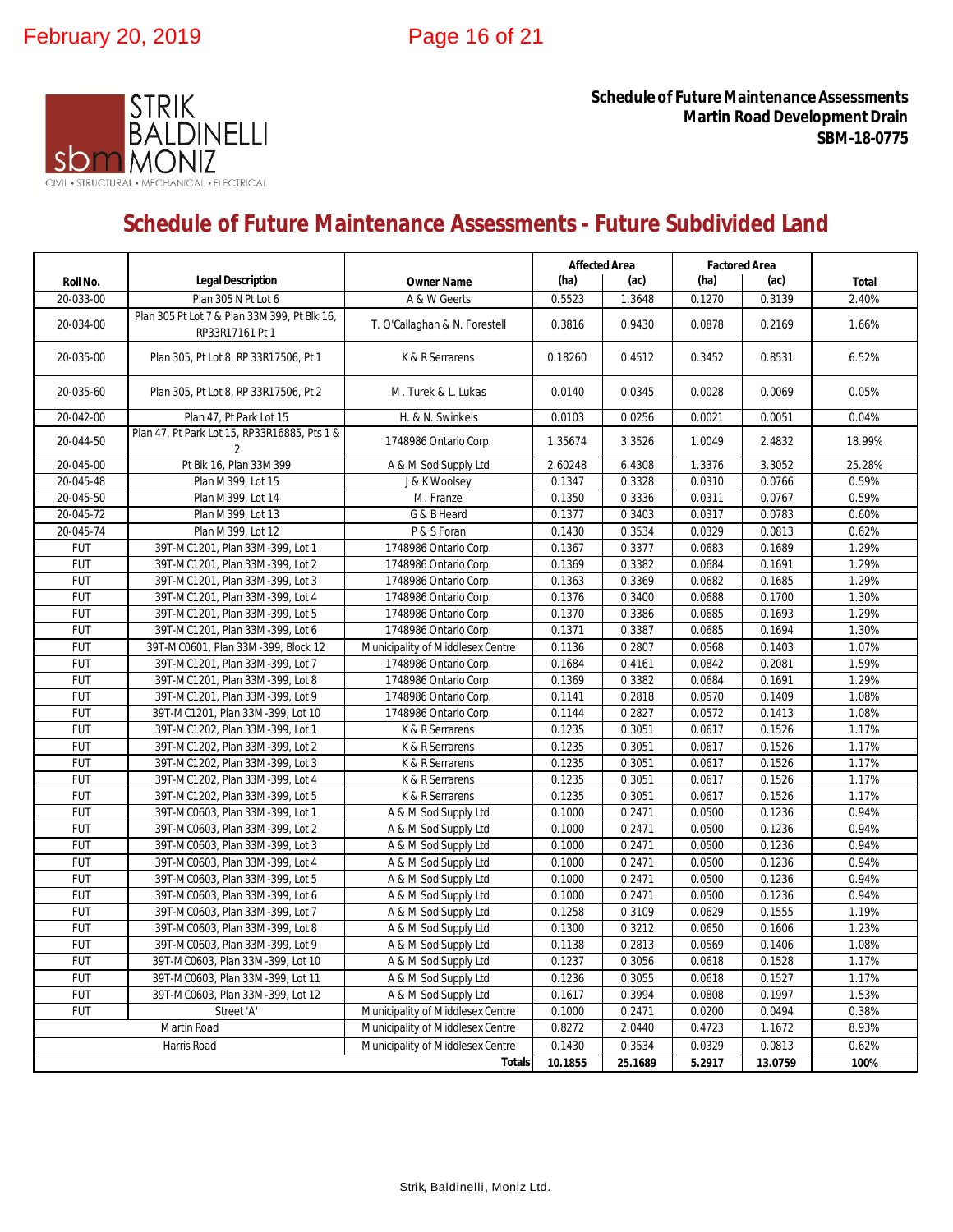# **APPENDIX E**

Drawings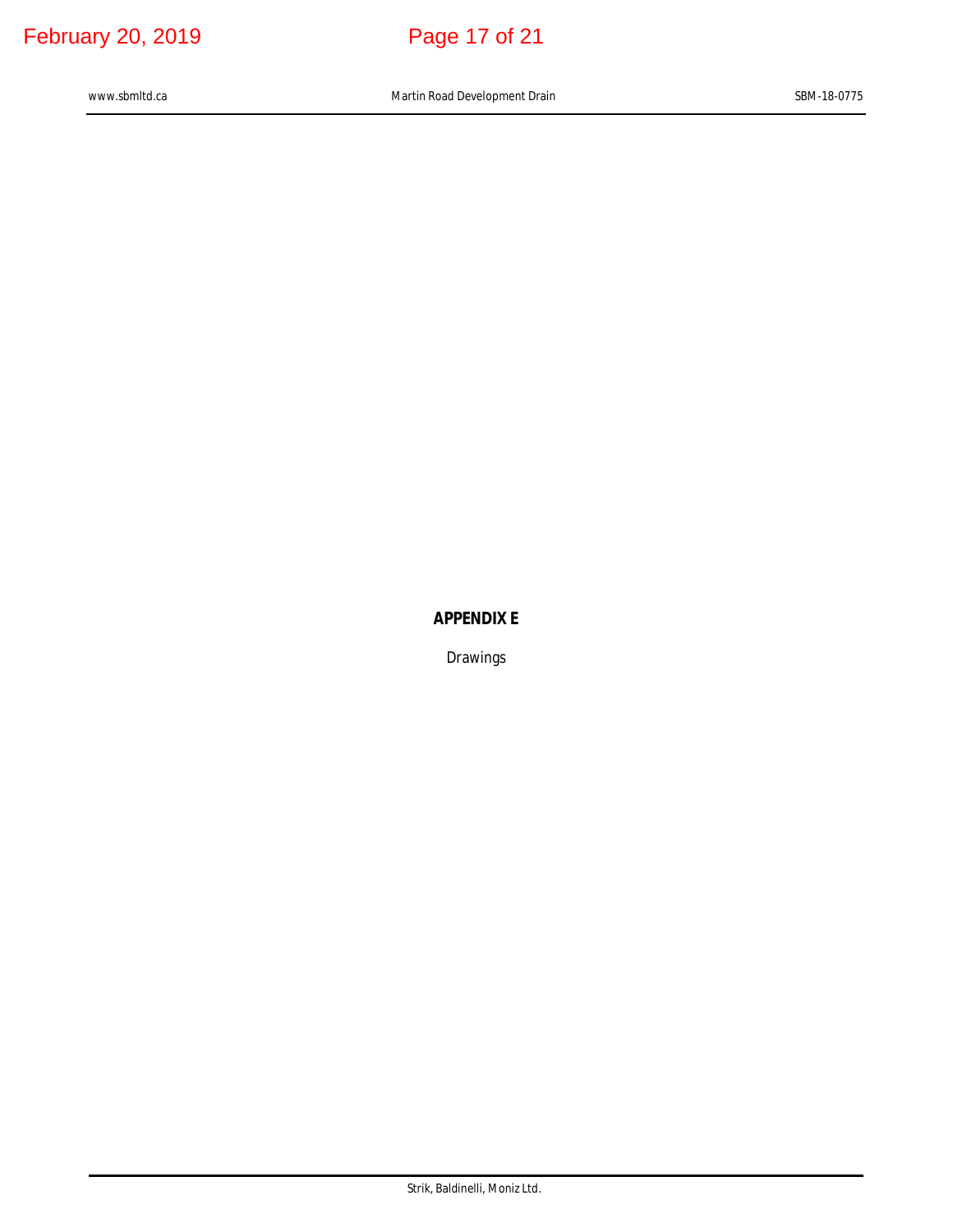# **APPENDIX F**

Special Provisions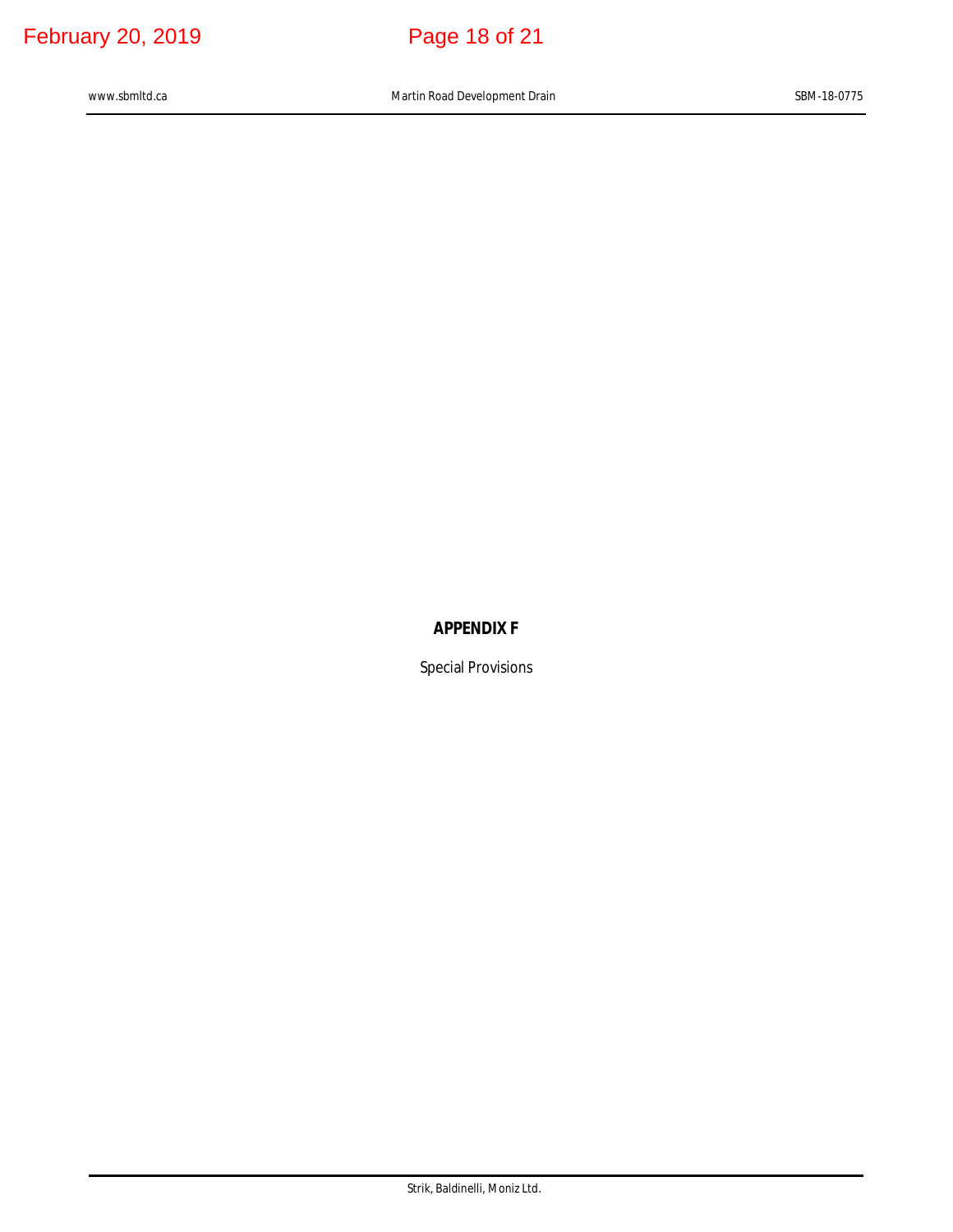## **APPENDIX F**

## Special Provisions

# **SECTION A - GENERAL**

## **A1 Mobilization / Demobilization**

- .1 This item shall include all costs relating to transporting equipment, materials, and personnel to/from the site as necessary to complete the Work, except those costs already included in separate items.
- .2 Portable washroom facilities shall be provided by the Contractor for the duration of construction and are included in this item.
- .3 Included in this item is the cost for maintaining the work in a safe and tidy condition.
- .4 Progress payments for this item shall be proportional to the overall progress of the Work. The first progress payment shall be a minimum of 40% of the lump sum bid price.

## **A2 Construction Layout**

.1 The lump sum bid price will be considered full compensation for all labour, equipment and material necessary to provide construction layout.

## **A3 Bonding**

- .1 The lump sum bid price will be considered full compensation for the cost to provide the specified bonding.
- .2 This item shall be paid at 100% on the first progress payment.

## **SECTION B – SITE PREPARATION**

## **B1 Remove Existing Trees, Clearing and Grubbing**

- .1 The work for the applicable items covers the supply of all labour and equipment necessary to remove the vegetation indicated on the Contract Drawings. The contractor is to comply with the general requirements of OPSS 201, OPSS 801 and additional requirements as specified herein.
- .2 All removals must be felled by an ISA Certified Arborist using proper methods to limit damage to adjacent trees and property.
- .3 The removals are to be completed outside of the bird nesting season from April 1st to August 31st unless the trees have been reviewed and cleared as nest free by a qualified bird specialist.
- .4 The lump sum price for this item shall be full compensation for all labour, Equipment and Materials necessary, including the removal and disposal off site of trees (including stumps) required for construction.

## **B2/B3 Locally Remove Existing Wire/Wood Fence**

.1 The lump sum bid price will be considered full compensation for all labour, equipment and material necessary to locally remove the existing wire/wood fences as required for construction. Removed material shall be stockpiled for reuse.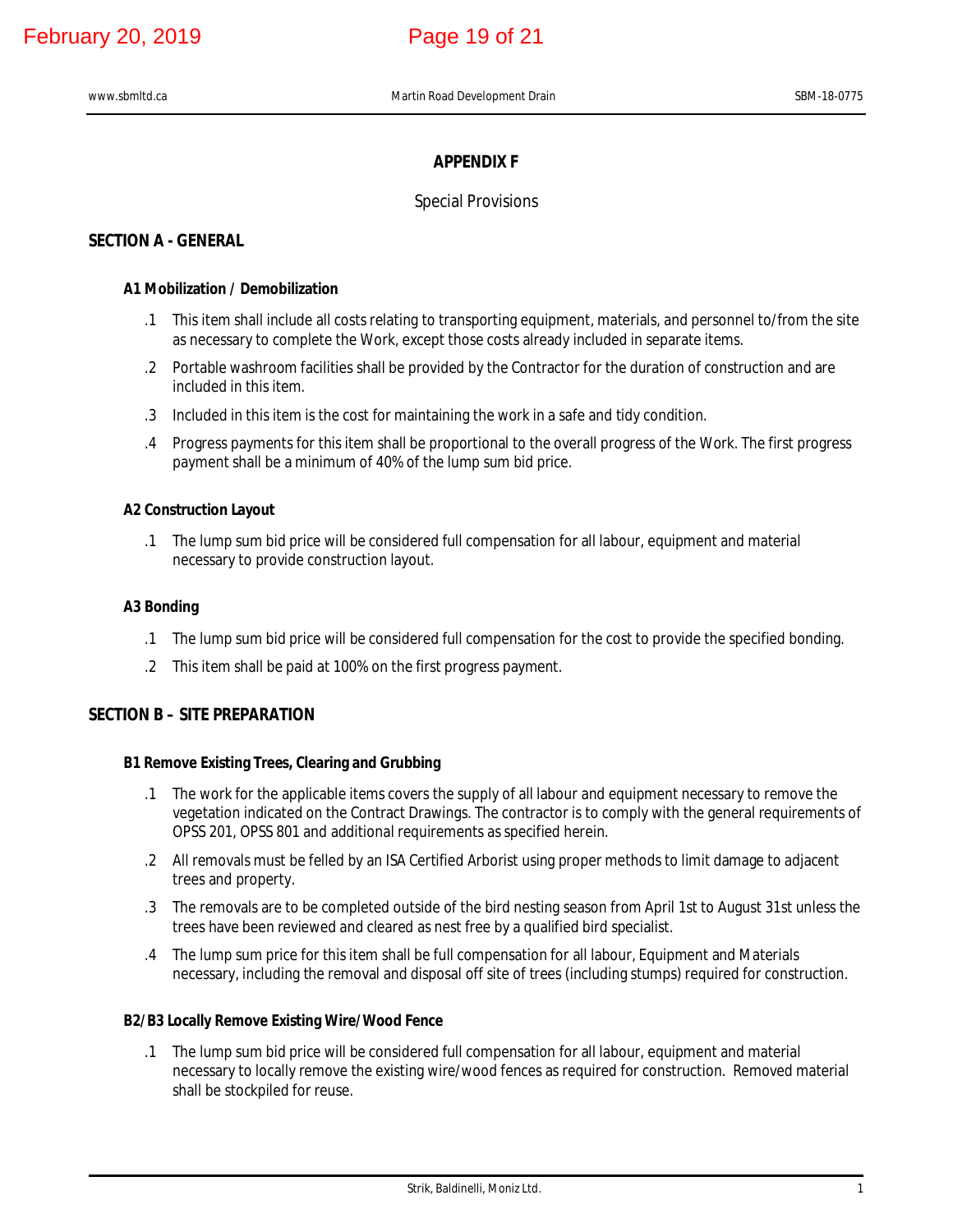## **B4 Strip and Stockpile Topsoil**

- .1 The lump sum bid price will be considered full compensation for all labour, equipment and material necessary to strip the topsoil (where present) for a 6m working width along the drain alignment.
- .2 Stripped topsoil shall be stockpiled in locations to be determined by the Contract Administrator and/or agreed to by the associated property owner.

## **SECTION C – STORM SYSTEM**

## **C1 Supply and Install Drain Pipe**

- .1 All drain pipe installation shall conform to Municipal Standards and the Contract Drawings.
- .2 The unit price shall include all equipment, material and labour necessary to install the drain pipe to Municipal standards, including excavation, pipe, fittings, caps, bedding, and backfill.

## **C2 Supply and Install Precast Concrete Maintenance Holes**

- .1 The unit price for this item shall include the supply and installation of new precast concrete maintenance holes, including excavation, bedding, pipe connections, parging, risers, adjustment units, frame, grate, and backfill. Lids shall be set to finished grade elevation.
- .2 The pipe(s) shall be trimmed flush with the inside face of the manhole and parged including all annular spaces to ensure a smooth transition between the benching and the sewers. Benching is included in this item.
- .3 Backfill and compaction shall be as per OPSS 501 and the Geotechnical Engineer's recommendation.
- .4 Contractor to provide project specific shop drawings for all maintenance holes prior to fabrication. Shop drawings will be reviewed for design only, i.e. inverts, cover, and location of sewers. It is the Contractor's and Supplier's responsibility to ensure the structure and components meet all specifications.
- .5 Confined Space Procedures will be required as per the Occupational Health and Safety Act.

## **C3 Supply and Install Precast Concrete Headwall**

.1 The unit price for this item shall include the supply and installation of new precast concrete headwall, including excavation, bedding, pipe connections, parging, grate, and backfill.

## **C4 Supply and Install Rip-Rap Open Ditch**

.1 The unit price for this item shall include all equipment, material and labour necessary to install the rip-rap as specified on the Contract Drawings including excavation, geotextile, and rip-rap.

## **C5 Cleaning, Flushing, Video Inspection, and Deflection Testing**

- .1 Immediately prior to video inspection, all drain pipe is to be flushed and cleaned.
- .2 Deflection testing shall be completed a minimum of 30 days following installation of all flexible pipe sewers as per OPSS 410.07.16.05 and shall be witnessed by the Contract Administrator. Any sections of sewer that do not pass shall be repaired and retested at the Contractor's expense.
- .3 A minimum of 30 days following completion of sewer installation, the Contractor shall flush sewers and conduct a video inspection. The lump sum bid price shall include the supply of digital (DVD or USB) video files and a hard copy of the report outlining the condition of the sewers and connections.
- .4 The Contract Administrator shall review the video files and report and direct the Contractor to correct deficiencies, if any, and resubmit digital video files and the report. All costs associated with correcting deficiencies and repeating the video inspection are the responsibility of the Contractor.
- .5 The lump sum bid price shall include all equipment, labour, and materials to flush the sewers, perform the video inspection and reporting, and perform the deflection testing.